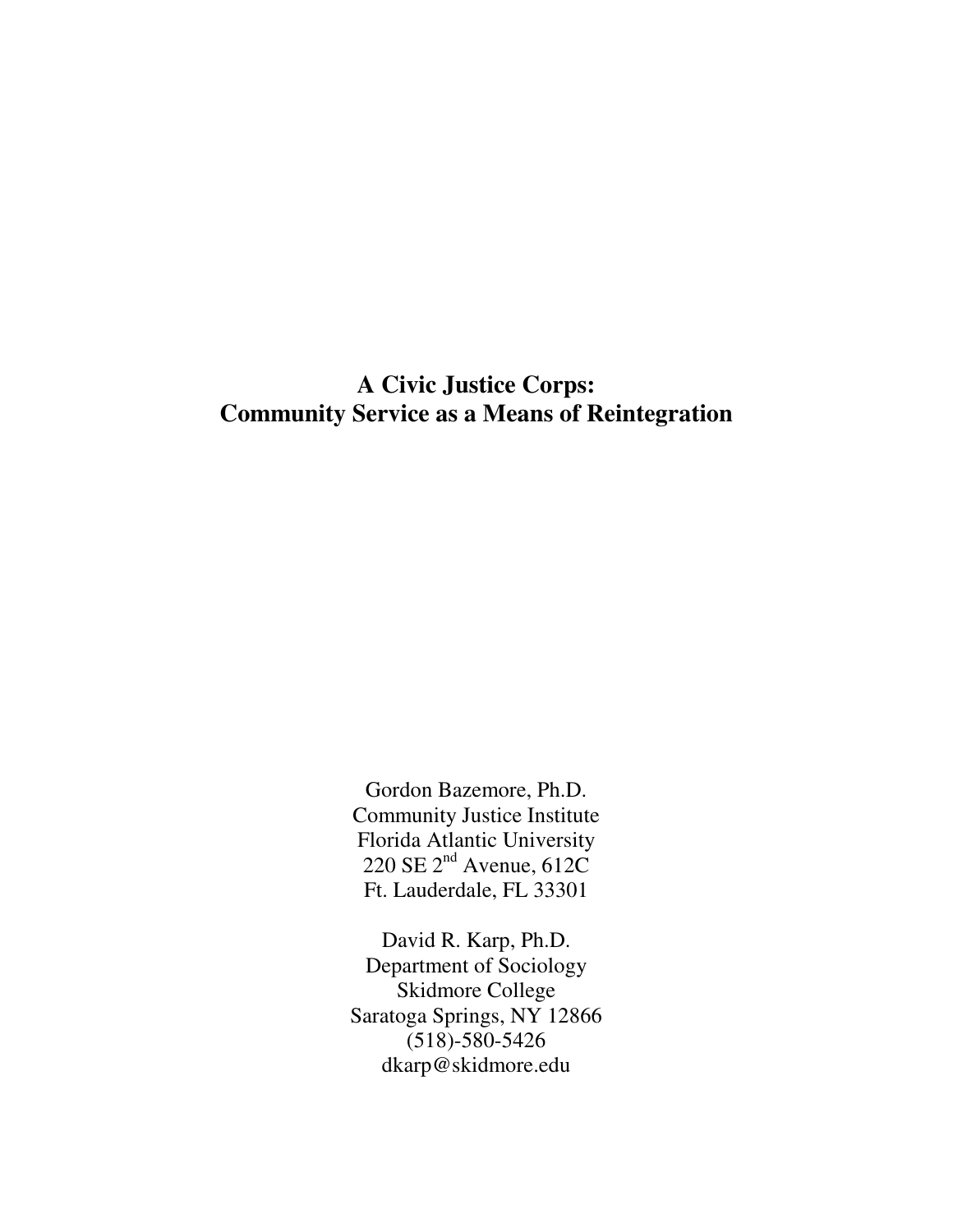# **A Civic Justice Corps: Community Service as a Means of Reintegration**

# *Abstract*

Rarely considered in re-entry programs is the role of community service as a means of reintegration. We argue for the creation of a "Civic Justice Corps"; a program for parolees to return to the community in the spirit of service. A CJC would benefit both offenders and communities by allowing for "earned redemption"—enabling offenders to repair the harm caused by their crimes and regain community trust. Service may foster positive identity change leading to reduced recidivism and civic commitment, while also providing an opportunity for parolees to reestablish community social ties, leading to permanent housing and employment. We make the case for a CJC as well as review the research on the correctional use of community service.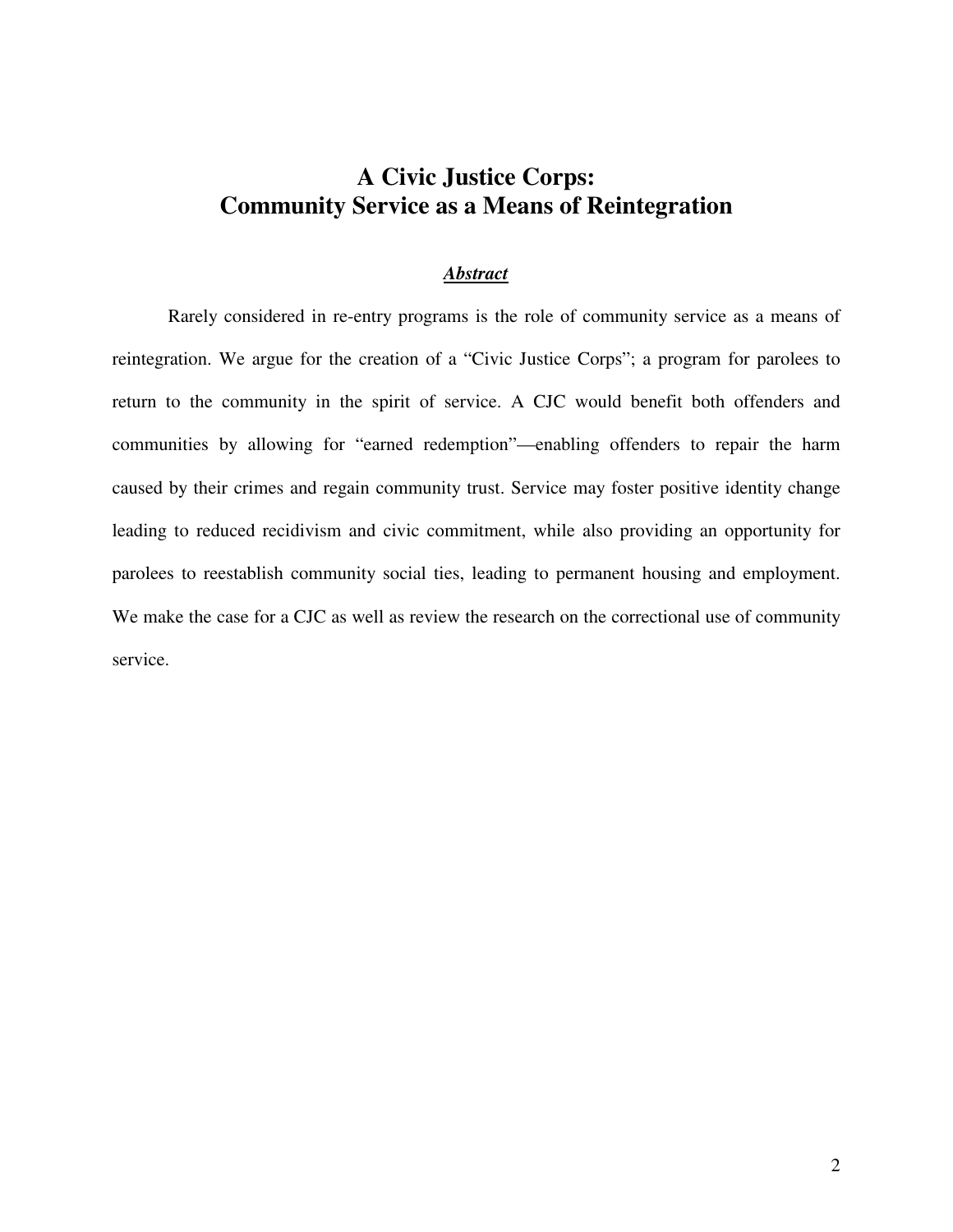#### **I. THE CIVIC JUSTICE CORPS AND THE PROMISE OF COMMUNITY SERVICE**

Images of community service by criminal offenders are familiar and varied in American criminal justice. One unfortunate, popular image is of offenders in striped prison uniforms building roads while chained together (Amnesty International, 1996; Anderson et al., 2000). Chain gangs tragically conflate cruel and demeaning treatment with service to the community. Thus, offender community service is often perceived as a "ceremony of degradation" (Garfinkel, 1956), rather than an opportunity for "earned redemption" (Bazemore, 1998). In this article, we articulate a new and positive vision of corrections-based community service, hoping to shed this former, negative association, and offer a defensible basis for the widespread incorporation of service into the correctional system. We call for this vision to be realized as a Civic Justice Corps (CJC) and seek widespread support and implementation after a period of systematic evaluation of demonstration projects.

In essence, a CJC embraces three principles:

- 1. Community Service is a restorative practice that repairs harm caused by persons under criminal justice supervision to victims and communities and helps to meet basic community needs.
- 2. Persons under criminal justice supervision benefit from participating in community service, enhancing their ability to be law-abiding and productive citizens.
- 3. Service is a mechanism to rebuild severed prosocial relationships between lawbreakers and community members, and re-establish trust and positive status of offenders in the community.

A Civic Justice Corps could encourage participation of persons under supervision in any part of the criminal justice system, juveniles and adults, diversion programs, community

1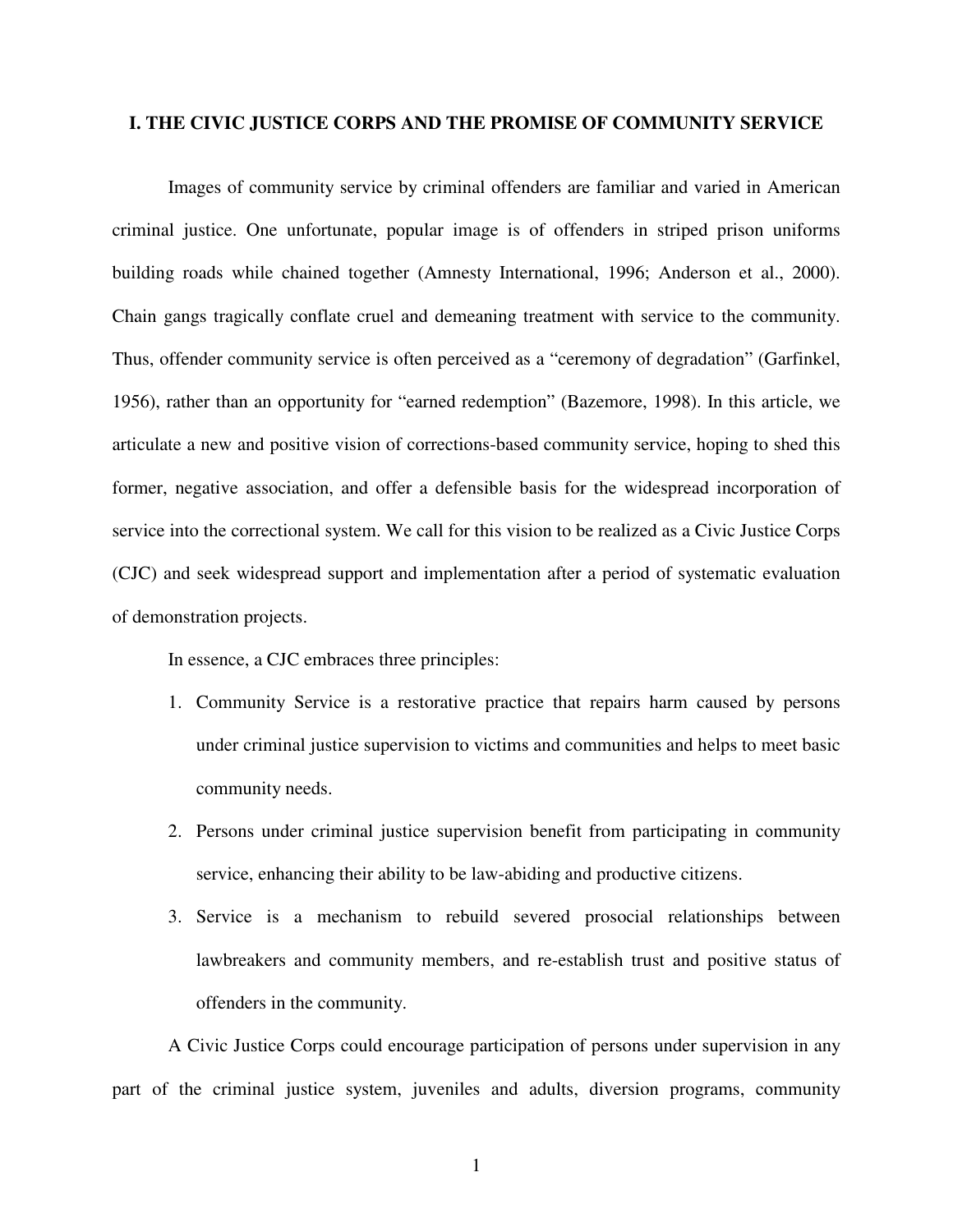corrections, and correctional facilities. Our focus in this article will be to identify a CJC model for reentry, but the principles we articulate are by no means limited to this particular population.

Any collective and individual activity by persons currently or formerly under correctional supervision that provides service to individuals in need, helps to rebuild communities, and rebuilds trust in these participants would seem to be defensible on its face. While such activity is generally supported by the public, the checkered history of community service as a correctional alternative requires that new service initiatives be both empirically and theoretically justified (Pease, 1985; Bazemore and Maloney, 1994; Blagg and Smith, 1989). Following this general introduction, we review the research on correctional community service programs, and develop a theory for why community service is an appropriate focus for re-entry efforts.

The first programmatic use of community service orders was created in the municipal courts of California's Alameda County in 1966 for people convicted of traffic offenses (McDonald, 1986). By 1995, 52% of state prisoners were engaged in public works activities (Stephan, 1997) and 26% of adult probationers were required to complete community service as a condition of their sentence (Bonczar, 1997). Even though community service has become a normative component of sentencing and correctional practice, it may be, "the most underused intermediate sanction" (Tonry, 1996, p. 121). Community service also is generally *underconceptualized* as a sanction capable of achieving multiple, community, participant, and criminal justice objectives and it is likely that its growth and application has been both unsystematic and incoherent. Community service has too often been an intervention in search of a mission, and has suffered accordingly from attempts to be "all things to all people": a retributive punishment, an alternative to other punishments such as jail and prison, an effective form of treatment, a way of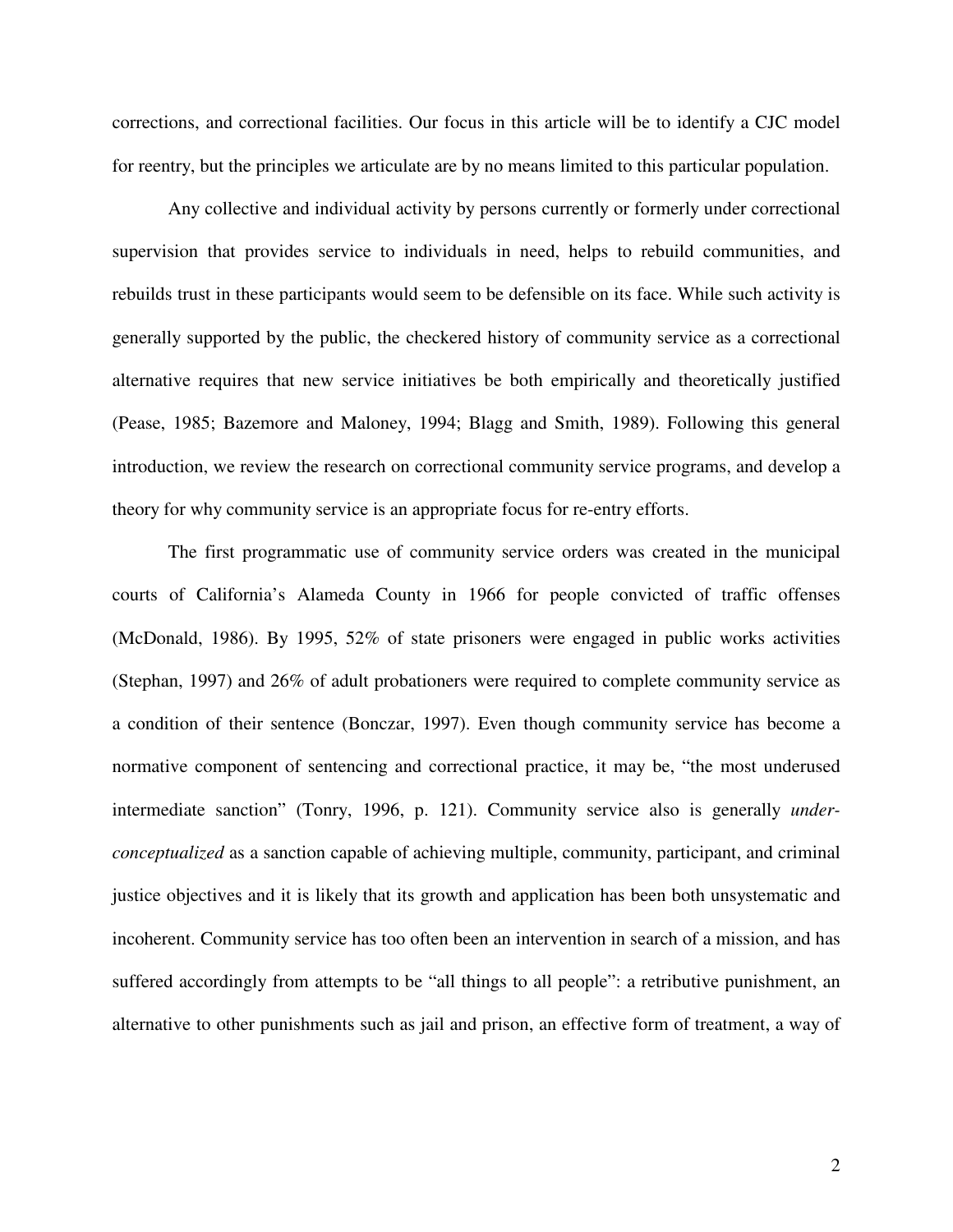structuring probation supervision, a means of meeting public needs, and a public relations device (Pease, 1982).

Two philosophical debates cloud the use of service in criminal justice settings. First, some argue that service should be a retributive tool, and focus on making service both degrading and humiliating to offenders (Kahan, 1999). It is argued that only in this way will community service communicate moral disapproval of the offending behavior and compete successfully as an alternative sanction. Instead, we argue that it should be restorative, focusing on uplifting offenders and fostering positive relations to the community (Bazemore and Maloney, 1994). Thus, service becomes a vehicle for restoration and reintegration. When coupled with other restorative practices, moral disapproval of criminal behavior need not be communicated by imposing "shameful service," but through such processes as victim-offender dialogue or community conferencing.

In a second debate, some argue that the focus on service should be on the benefits it provides to victims and the community, while others argue that the focus should be on how service may rehabilitate offenders (Karp, 2002). We argue that service is a win-win proposition, beneficial to all constituents, though we recognize that some trade-offs are inherent in implementation. For example, some projects may maximize benefits to community, while others may better serve offenders. The best projects do both; at worst, they may serve one better than another, but would undermine neither.

One of the most unfortunate distortions of the meaning and purpose of service in the 1980s was its characterization as a retributive sanction (Pease, 1982; Fogel et al., 1972; McAnany, 1988). As retributivists laid claim to community service as a kind of non-monetary fine payable to the state, courts and service programs were encouraged to give almost singular

3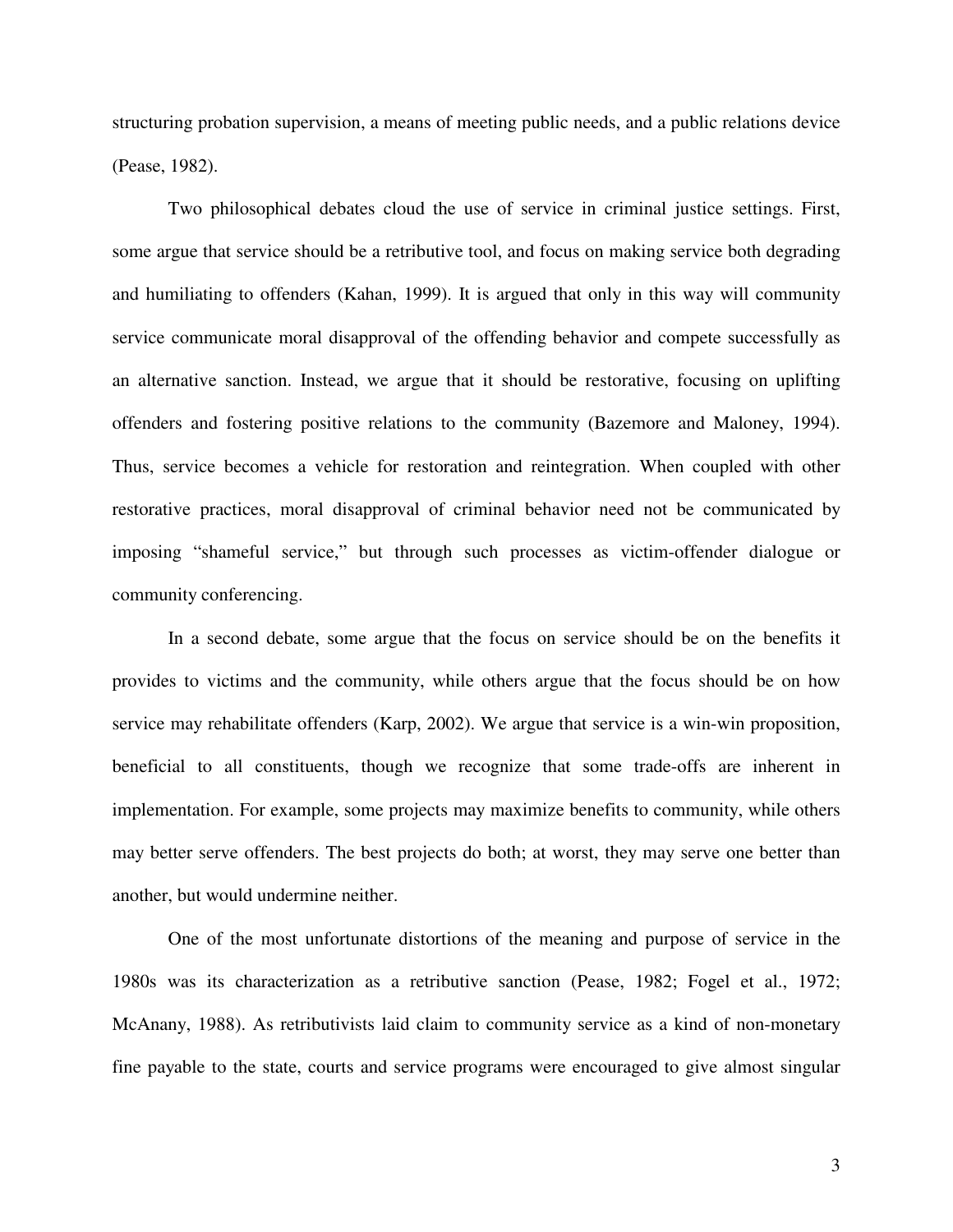focus to the uniformity of service orders and their "punitive bite" in order to enhance the validity of the claim that service would provide a fair, but also unpleasant obligation as part of a sentence. In doing so, just deserts oriented advocates of service de-emphasized other values and goals associated with community, victim and offender needs in the aftermath of crime. In a restorative frame of reference, for example, the imbalance that needs to be redressed when crime occurs can be best corrected via the currency of repairing the harm done rather than the proportionate infliction of pain (Van Ness and Strong, 1997; Bazemore and Walgrave, 1999; Toews-Shenk and Zehr, 2001).

On the one hand, community service projects have provided great benefits to community members, groups, and to participants, and have generally been positively evaluated. On the other hand, examples of punitive, as well as mundane, "make work" performed as community service have led to justifiable criticism and to a general conclusion that service in corrections system has not lived up to its potential. Without a coherent mission, service initiatives remain uncoordinated, unexamined, and without proponents and supporters. If it is to be meaningful and supported by communities, a CJC will first need to distance itself from past community service in criminal justice. At the same time, however, the CJC can also build on a strong undercurrent of voluntary, community building service that meets real individual and collective needs (Bazemore and Maloney, 1994; Karp and Clear, 2000; Pennsylvania Juvenile and Family Court Judges Commission, 1997; Minnesota Department of Corrections, 1998; Colorado Forum on Restorative Community Justice, 1999).

There are many examples of community service projects that not only repair harm and have obvious public benefit but also clearly develop and showcase assets of participants. For example, around the country in the inner cities, small towns, and wilderness areas of some states:

4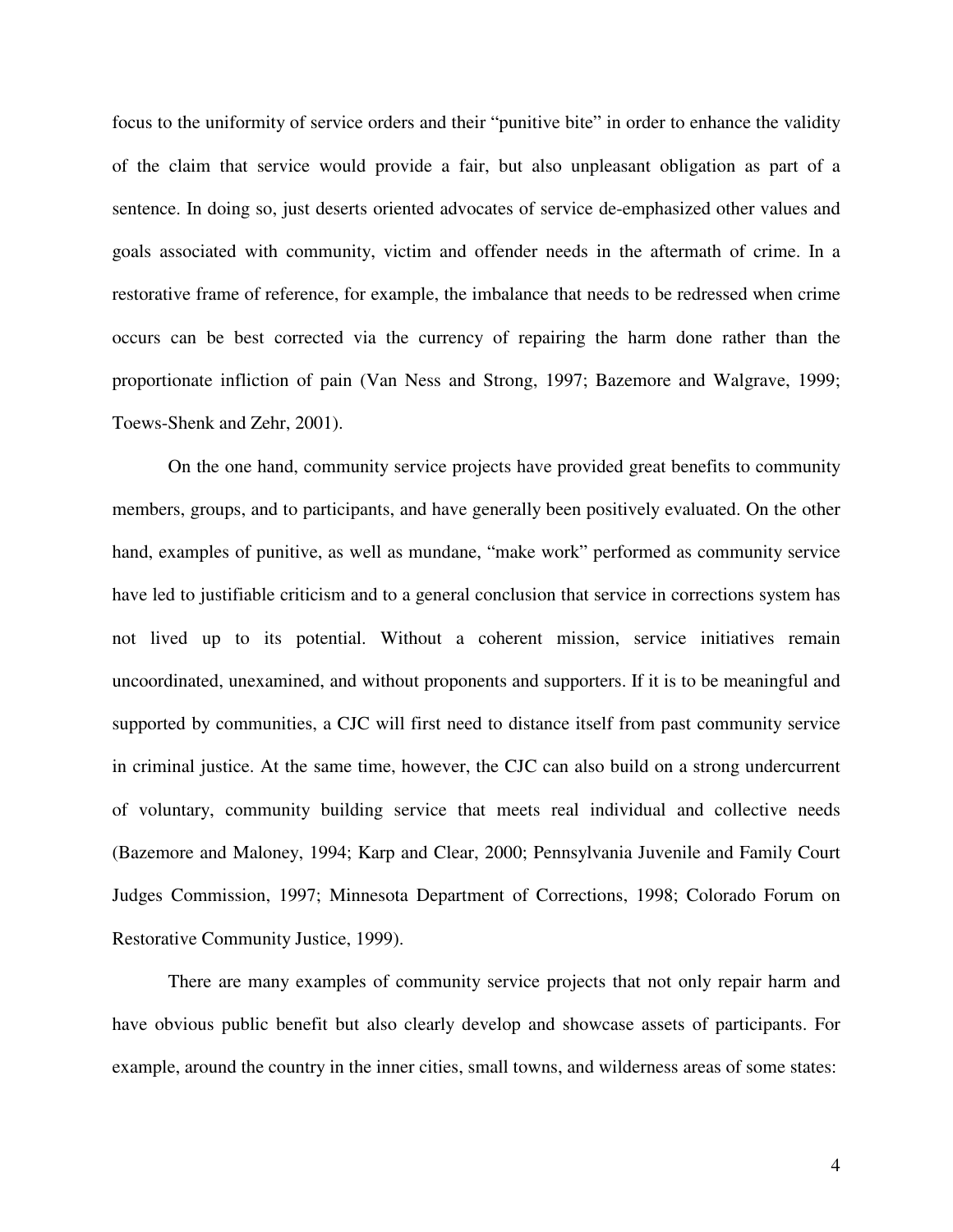Probation and parole projects in which offenders visibly and directly produce things the larger community wants, such as gardens, graffiti-free neighborhoods, less dangerous alleys, habitable housing for the homeless...have also helped build stronger communities, and have carved channels into the labor market for the offenders engaged in them (Dickey and Smith, 1998, p. 35).

Such examples meet the theoretical, empirical and practical requirements for achieving multiple impacts, such as community building and changing the image of persons under correctional supervision. If these examples are the exception rather than the rule, it is also the case that some community service programs and even entire community corrections organizations are beginning to view such practices as the norm. Programs that feature model community service include, for example, Cleveland's "Redcoat Brigade" developed by a faithbased group that engages formerly incarcerated persons reentering the community in service to elderly persons and youth in the inner city. Regarding local corrections programs that prioritize community building service, the Deschutes County, Oregon Department of Community Justice engages formerly incarcerated persons and parolees in the winter months in cutting and delivering firewood to the elderly and working with community members on a variety of specialized community projects. Recent projects include building a domestic abuse center and shelter and raising funds and helping in the construction of a shelter for the homeless. Regarding corrections systems, Minnesota, through its Sentenced to Service Brigade, has for more than a decade employed community corrections clients, as well as incarcerated persons and parolees in meaningful public works and direct service projects, while the State of Ohio has recently made a commitment to maximize opportunities for incarcerated persons to participate in a range of service projects both within and outside prison walls (Wilkinson, 1998).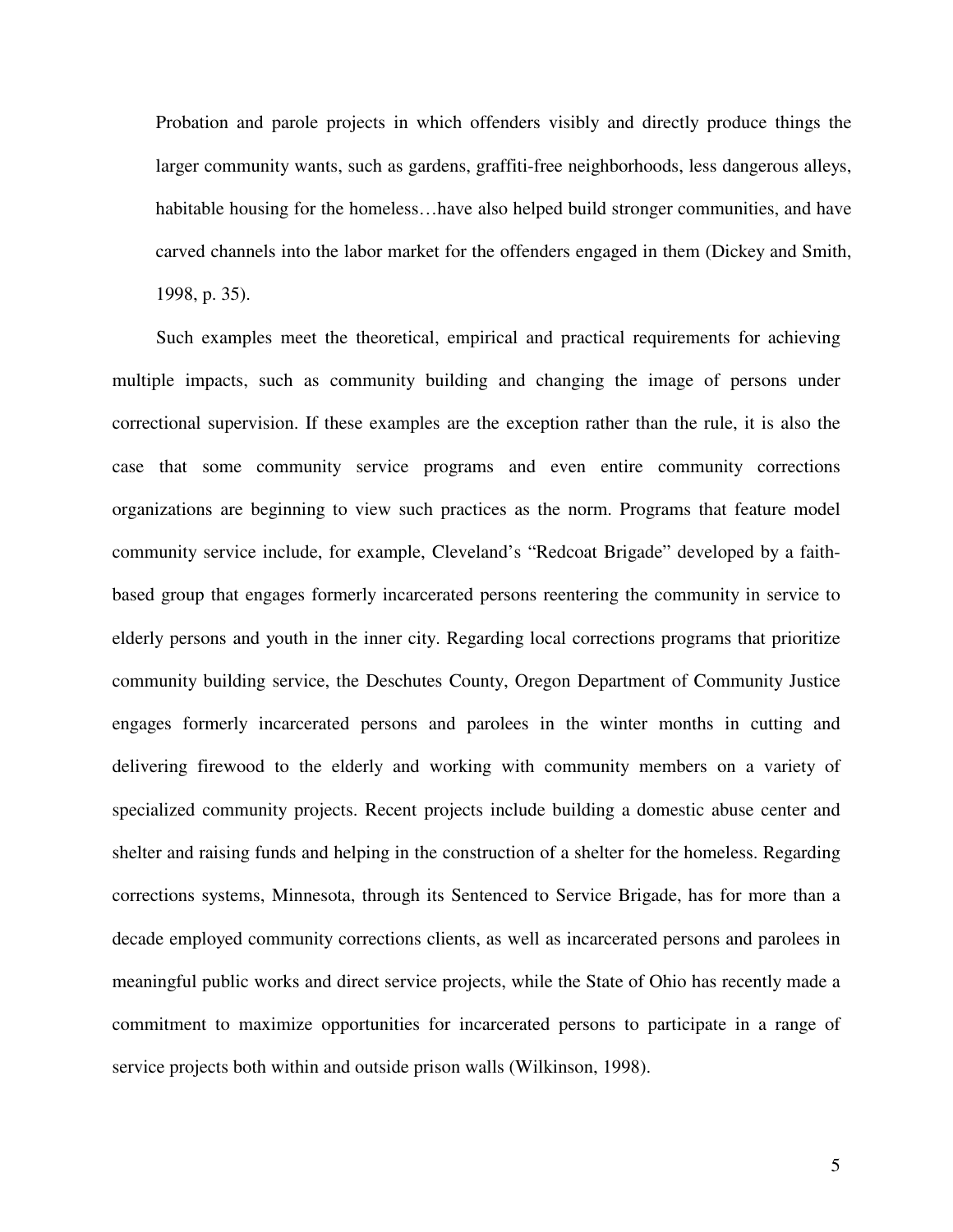### **II. ASSESSING THE EVIDENCE: A REVIEW OF COMMUNITY SERVICE RESEARCH**

Despite the strong normative commitment to community service as a valued commodity, for practical and scientific reasons it is necessary to make the case that service is unlikely to result in greater harm, justifies costs, and provides added value compared with other interventions. It is also important to specify the circumstances under which service is most likely to be successful with what many might view as one of the most challenging populations.

The most direct evidence is based on evaluation studies of community service with persons under criminal justice supervision—ranging from those in diversion or community corrections programs, to incarcerated and formerly incarcerated persons, and to those in programs that serve as an alternative to incarceration. Despite the limited scope and at times less than ideal quality of the service provided, the conditions of implementation, the lack of imagination, and the confused mission, findings from existing evaluation studies are generally positive.

The "big story" from this research is that no studies indicate that use of community service "makes things worse" either in terms of recidivism, system impact, or community impact. In general, evaluations of service in criminal justice have yielded surprisingly positive results, though programs have not done as well in achieving some goals given priority by some researchers and policymakers (e.g., reduction in incarceration).

#### *a. Finding: The public is supportive of community service as a sentencing option.*

Despite the increasing punitiveness of policymakers in the past decade, both state and national surveys suggest that there is strong public support for community service and other reparative sanctions. Several statewide surveys and focus groups conducted by John Doble and others find that reparative sanctions such as restitution and community service, as well as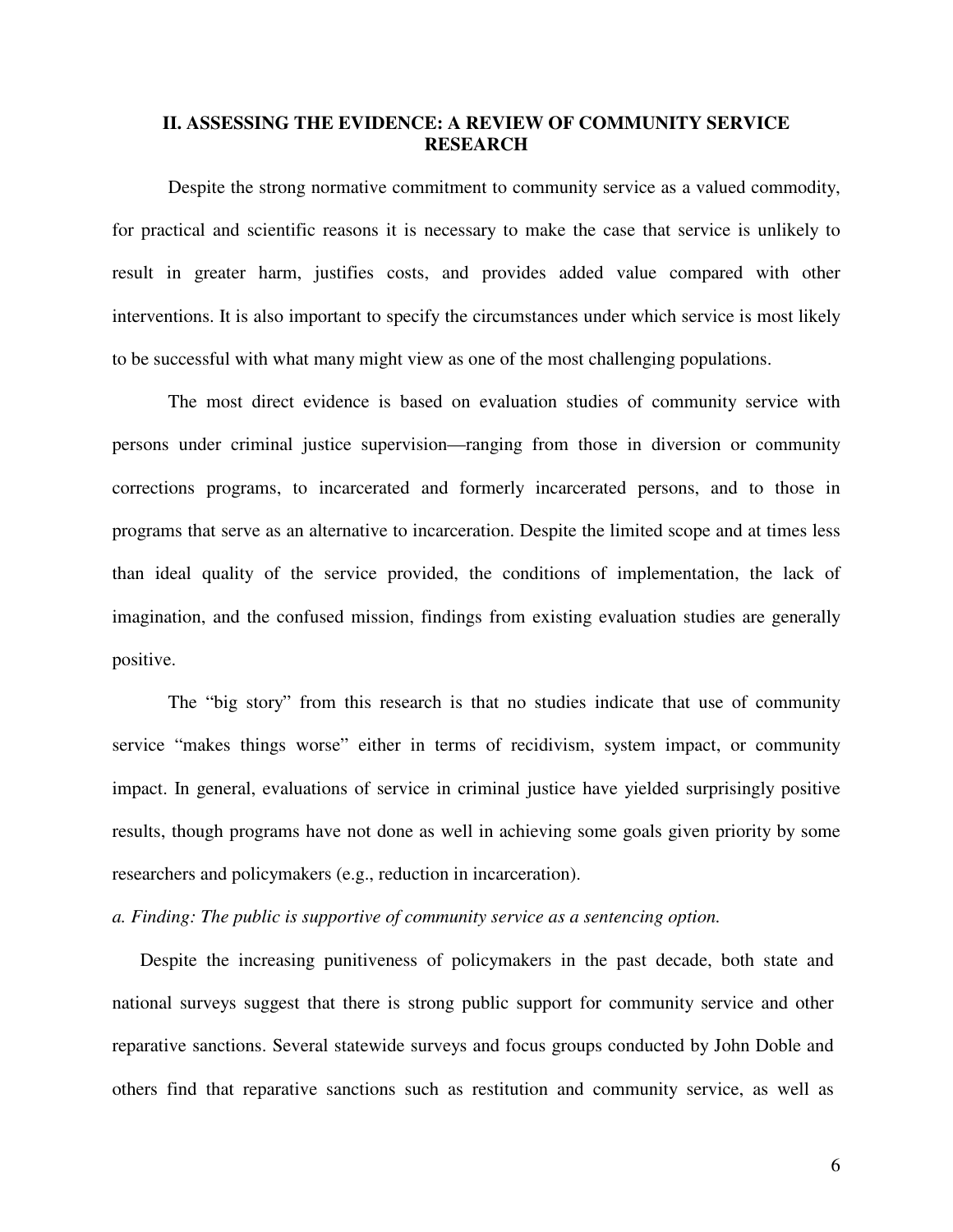victim-offender meetings, have been preferred over jail time for nonviolent offenders (Pranis and Umbreit, 1991; Pranis 2003). Indeed, Doble's study**—**used as the basis for Vermont's reparative probation initiative**—**found that Vermont citizens preferred that nonviolent offenders receive reparative sanctions from community reparative boards rather than terms of incarceration. In Doble's study of North Carolina public attitudes, 97% of the respondents favored greater use of community service (Doble, 2002). In a 1992 national survey conducted by the University of Michigan's Center for the Study of Youth Policy, restitution and reparative sanctions including community service, along with employment programs, were ranked at the top of citizen preferences for juvenile offenders (Schwartz, Guo, and Kerbs, 1992). Moon et al. (2000) also find restorative sanctions at the top of the list among citizen preferences that also included a variety of rehabilitative options for young offenders.

# *b. Finding: Agencies that host community service work by offenders are highly satisfied with the work completed.*

The most direct form of community impact, the perceived value of work provided in the views of service recipients, has not been measured systematically in most studies. Qualitatively, practitioners who have organized visible and helpful service to communities can present numerous testimonials by recipients, as well as civic and business leaders, who themselves often contribute time and monetary or material resources to such efforts (Maloney and Holcomb, 2001). Quantitatively, some studies have documented impressive numbers of hours completed, homes and shelters built, children and elderly assisted and so on (McIvor, 1992; Schneider, 1990; Wilkinson, 1998). In three New York city boroughs, for example, McDonald (1986) estimated that for fiscal year 1984, participants in the Vera Institute service program provided some 60,000 hours of labor at an estimated dollar value of as much as \$270,300 (at \$4.50 per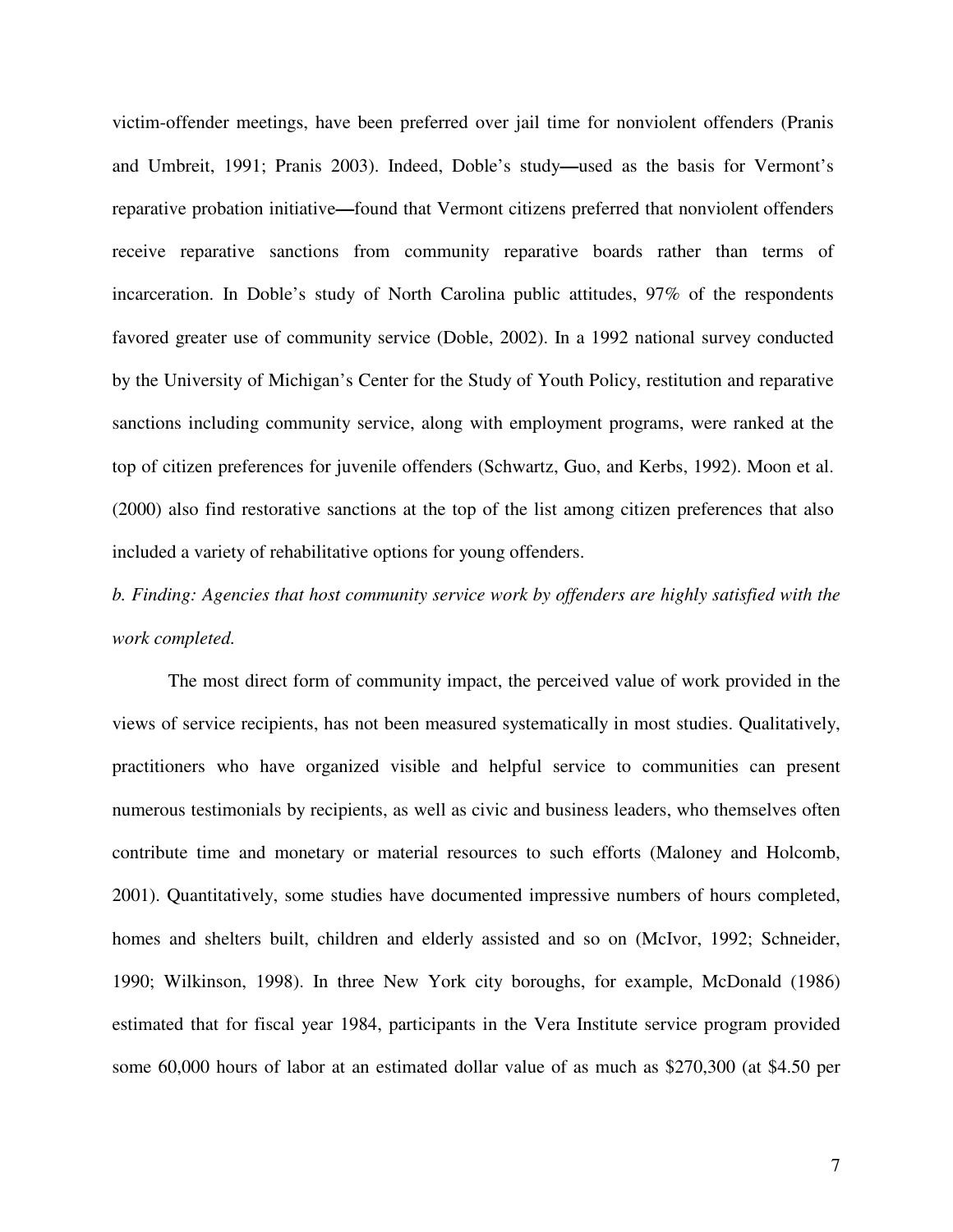hour). In themselves, hours completed may be viewed as a weak if convenient indicator of the value of service projects.

One survey of agencies where Vermont Reparative Probationers were placed indicated high satisfaction with the program. In the program, 65% of the probationers were assigned community service as part of their restorative obligations. Of these, 91% completed the required hours, 94% of the agencies were satisfied with the quality of the probationers' service, and 100% of the agencies were interested in having more probationers complete service activities with them (Karp et al., 2002). McIvor (1992) reports similarly high levels of satisfaction in a study of probationer community service in Scotland, as does Liebrich et al.(1986) in New Zealand. In these studies, probationers completed a wide variety of tasks, from relatively menial labor to youth development and care giving. They also operated under varying levels of supervision and engagement with non-probationer staff and volunteers. In other words, satisfaction may be fairly robust, tolerating a wide variety of styles of implementation. In a Canadian juvenile offender service program, Doob and McFarland (1984) found that juveniles often maintained a relationship with supervising agencies, and a few of these juveniles were hired by their agencies after they had completed their required work hours. Finally, Caputo (1999), evaluating a Vera Institute community service program in New York City, found strong community agency approval despite the fact that some service sites experienced higher than expected rates of absenteeism and worked with a participant group that included many recidivists. Similarly, the Vermont and Scotland studies noted that probationers were not always perfect performers. Agencies did report occasional problems with absenteeism as well as interpersonal conflicts and lack of initiative.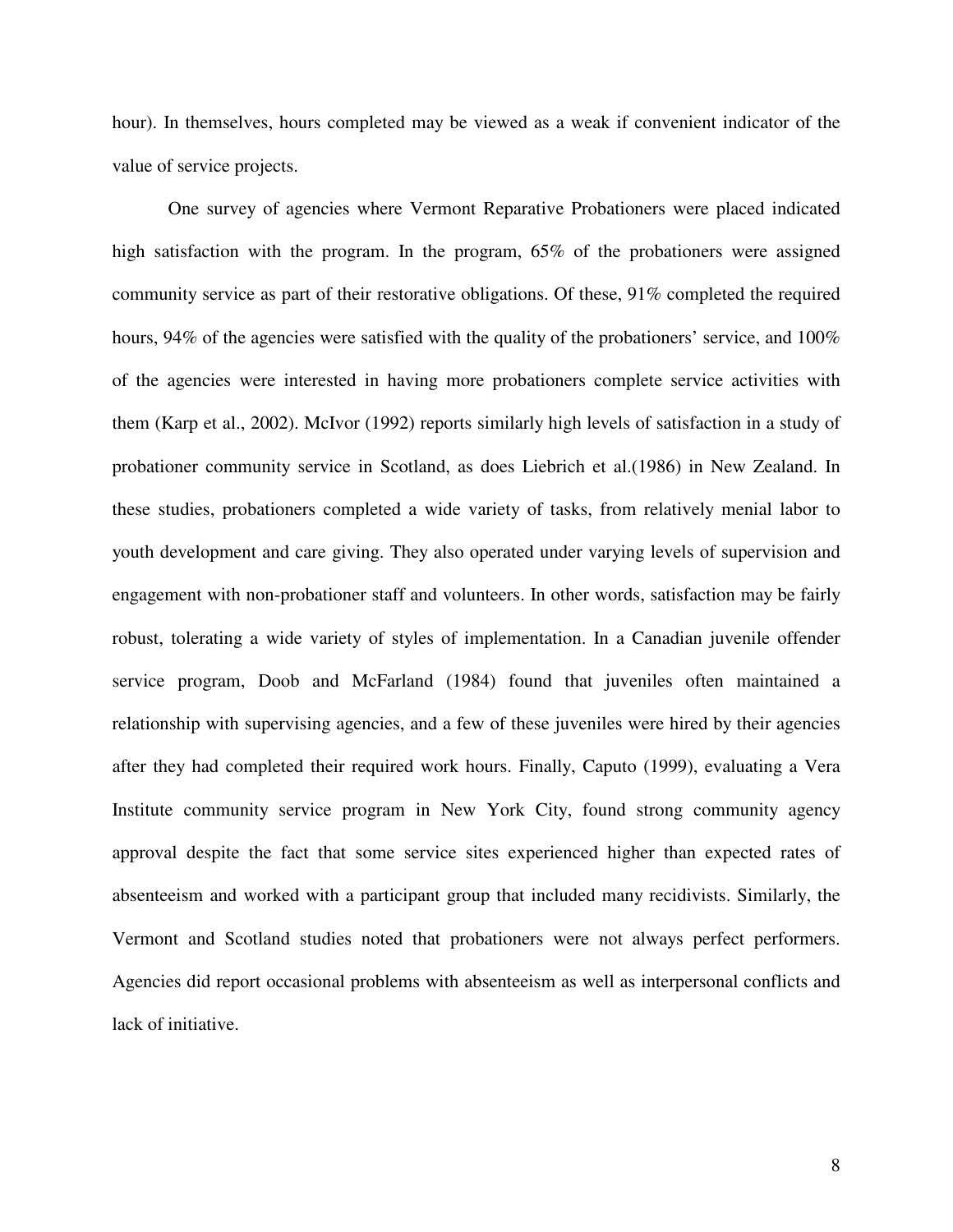*c. Finding: To a limited extent, community service has been used as an alternative to incarceration, but it has by no means significantly reduced the use of incarceration in the United States.*

Some have suggested that deployment of meaningful service in correctional settings should be expected to have dramatic, systemic impacts on these agencies (Maloney, Bazemore and Bell, 2002). While many forms of change—including shifts in organizational culture and resource allocation might be predicted based on a strategic commitment to service—generally, research on systemic impact has been focused on the extent to which community service is used as an alternative to jail or prison sentences (Pease, 1982; McDonald, 1986; Tonry, 1994).

Only a few studies provide clear evidence of substitution of service for a prison or jail sentence. It is more common to find community service as one component of a multidimensional sentence, as courts do not generally view service orders as an alternative to imprisonment (McIvor, 1992). These studies generally document how service and restitution programs have been used to enable early release of inmates as part of experimental studies (Fogel, Galoway and Hudson, 1972; Hudson and Galoway, 1977; Schneider, 1986). Quasiexperimental studies (McDonald, 1986) and some studies from Great Britain (Pease, 1982; McIvor, 1992) have also shown some reductions in the use of incarceration on a larger scale**.** A Home Office study in 1982 indicated that as many as half of those 30,000 offenders receiving community service sentences for serious crimes would have otherwise been incarcerated. More recently, an Israeli study described and evaluated a national experiment that diverted almost half of 907 offenders assigned six month prison sentences to community service (Nirel et al., 1997). A study completed in New York's Suffolk County Jail compared community service participants to a control group of parolees, finding that the community service program saved between 4,199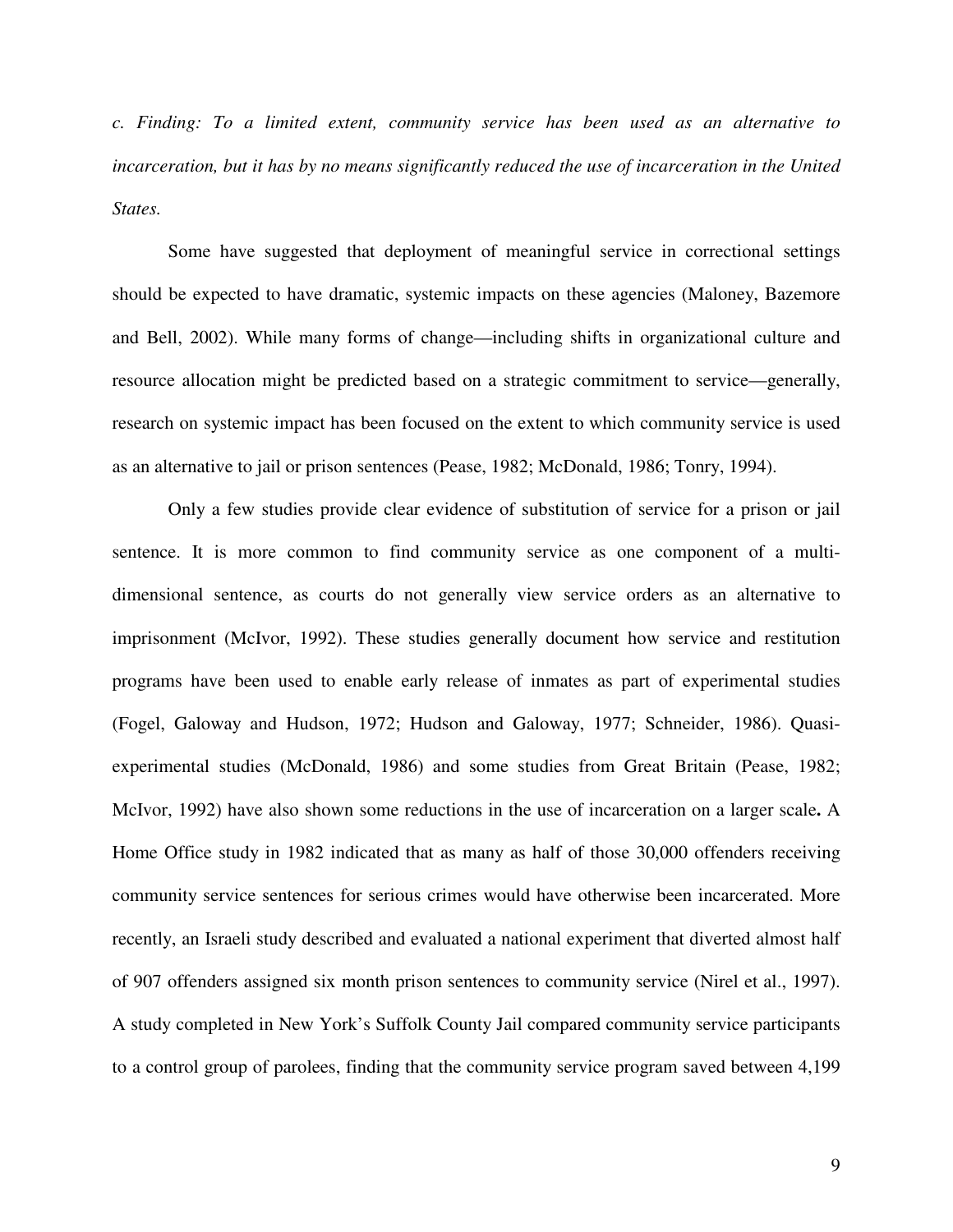and 4,461 jail days over a 27 month period. In addition, the program was cost-effective, and was able to return approximately \$230,828 to the community through jail costs saved and community service performed (Brownstein et al., 1984). Finally, a program in Multnomah County, Oregon, reduced crowding in prisons by ordering first offense misdemeanants directly into community service, thereby diverting jail time all together for the 80% of participants who completed the program (Clark, 1976).

Although there is some evidence to show that service programs can reduce the use of incarceration, there has been relatively little demand for such application of service in the U.S. in the past two decades. However, we should note that in 2000, 51% of the U.S. prison population was incarcerated for nonviolent offenses (Harrison and Beck, 2002). We believe the public may readily accept community correctional alternatives to incarceration for this enormous pool of offenders. Over 600,000 inmates were released in 2000 (Hughes et al., 2001), suggesting another large pool for which such approaches may be considered. The general success of these earlier experiments in providing a partial alternative to confinement with little evidence of risk to the public (see recidivism discussion below) provides a sound basis for new experimentation with service as a confinement alternative at various levels.

*d. Finding: Agencies and correctional volunteers believe that service work positively benefits offenders; no studies indicate that service work increases recidivism, and a few report recidivism reductions.*

Though community service is thought to have a number of potential effects on participants under criminal justice supervision (Bazemore and Maloney, 1994), most studies have focused almost exclusively on recidivism. With a few exceptions noted below, evaluations that have examined intermediate impacts such as improvements in self-concept or other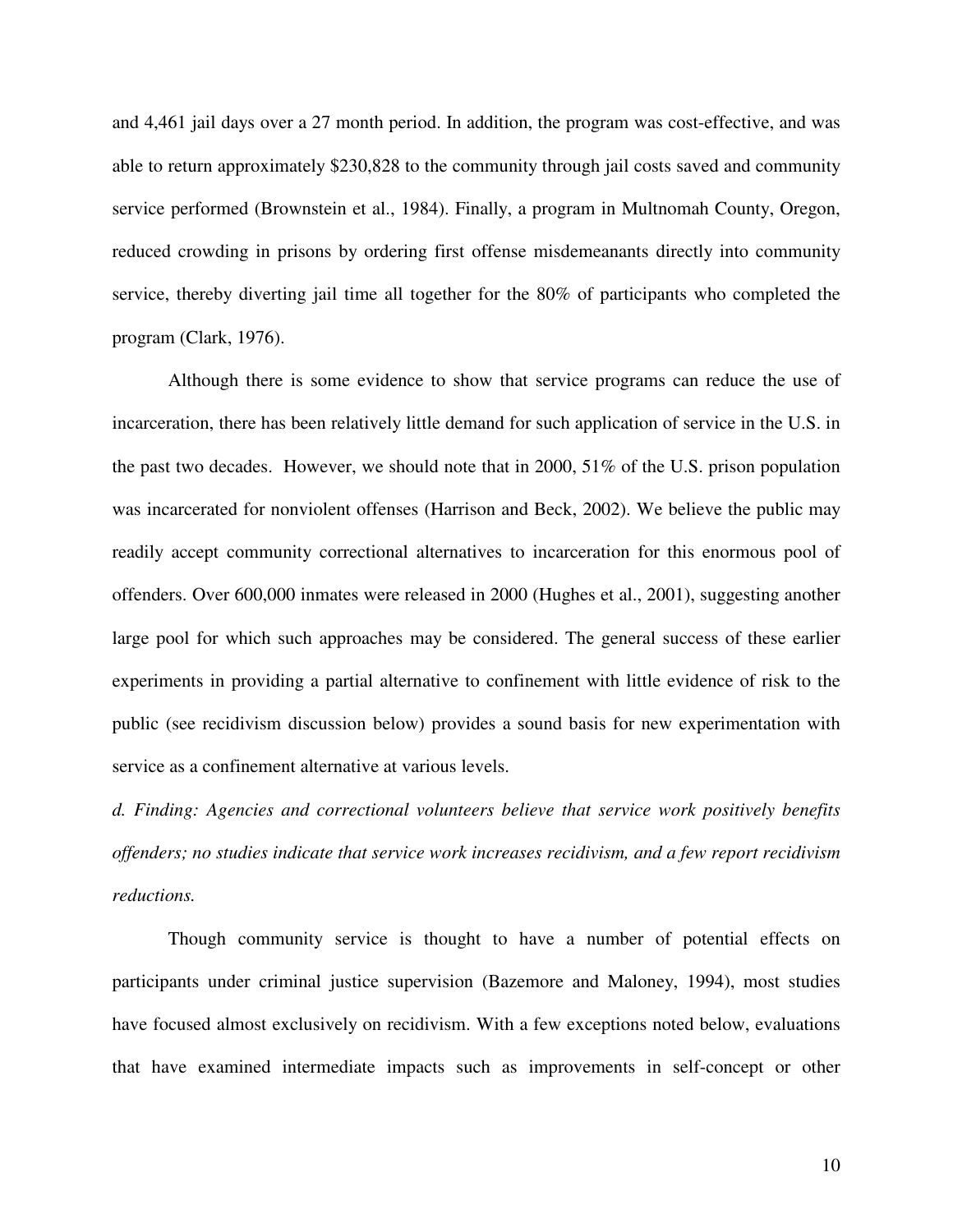outcomes have focused on juvenile offender populations (e.g., Schneider, 1990; Doob et al., 1982). In addition, this and other studies have found that offenders who take part in community service as part of their sentences have more positive attitudes in regard to the fairness and value of their sentences and toward the criminal justice system as a whole (Thorvaldson, 1978). In Karp et al.'s (2002) evaluation of Reparative Probation, 92% of service agency representatives believed the work was somewhat (57%) or highly (35%) beneficial to the offender, and in Karp et al.'s (2003) survey of Vermont reparative board volunteers, 88% of respondents believed that community service facilitated the probationers' reintegration process. However, we know of no studies that provide pre-test/post-test results to objectively analyze service impacts.

In general, studies comparing community service participation with alternative sentences document some reduction in recidivism, or at worst, *no increase* in recidivism. Pease (1982), for example, reports that early studies in Great Britain were inconclusive regarding reductions in reoffending, while McDonald (1986) indicates no significant reduction in recidivism when community service orders were compared to short jail sentences in the Vera Institute program. In a more recent study of Vera project participants, Caputo (1999) reports that the program has maintained the rate of recidivism reported by McDonald in the earlier study (about 25%). This rate was achieved despite the fact that the more recent findings were based on a population of higher risk participants (with on average, 10 prior offenses and including a greater number of offenders with prior felonies— 69%). Finally, the finding that the program is maintaining relatively high completion rates (74%) despite serving a more high risk population, bodes well for future concerns with public safety given the strong negative correlation reported in other studies between completion of reparative sanctions and recidivism (Schneider and Schneider, 1984).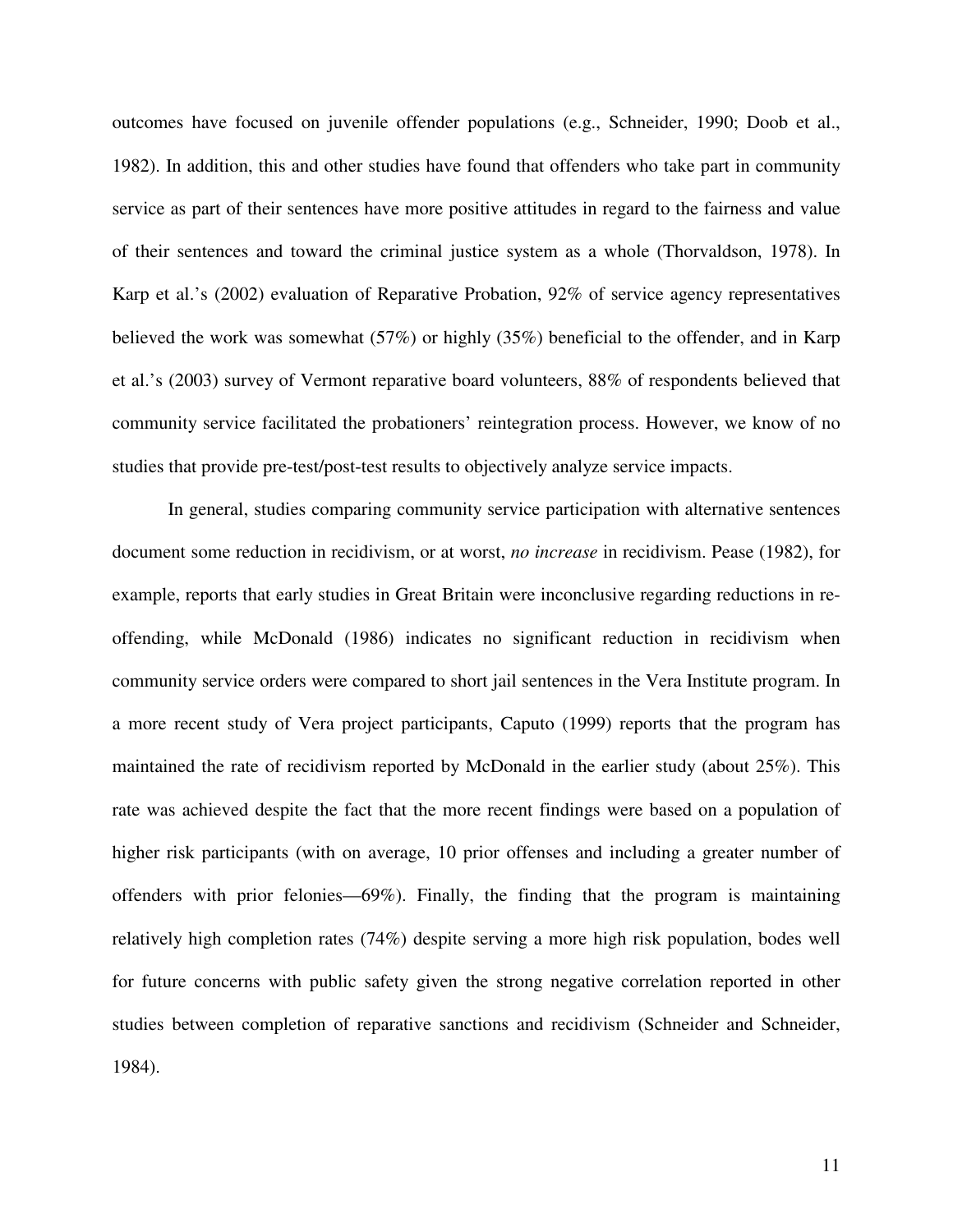Another important recent study of recidivism for community service participants under correctional supervision was based on the previously mentioned Israeli experiment using service as an alternative to short-term sentences (Nirel et al., 1997). In this study researchers documented significantly lower rates of recidivism for the community service group (the incarcerated group re-offended at a rate 1.7 times higher than the service group). In a similar study in Switzerland in which approximately half of a group of convicted offenders who would have received short-term prison sentences of up to 14 days were randomly assigned to an experimental group that participated in community service, researchers found higher rates of rearrest for the incarcerated group (Killias and Aebi, 2000). Another study which examined recidivism rates found that even though the members of the community service group had originally been incarcerated for more violent crimes than the parole group, the recidivism rate for the community service group was only 29% in comparison to 50% of the parole group (Jengeleski and Richwine, 1987). Perhaps the most important recent research in terms of its relevance for community service initiatives is Wilkinson's (1998) study of incarcerated men and women released from Ohio prisons during the last three months of 1994. Using comparison groups of individuals who had not performed community service (N=4,102) with a smaller group that had completed community service in the year prior to release (N=384), Wilkinson reported significant differences in recidivism in favor of the community service participants. While not an experimental study, these differences persisted when a variety of variables related to recidivism— including prior incarcerations, commitment offense, race, educational attainment, and so on— were controlled statistically.

In summary, while the research literature on community service with correctional populations is relatively positive, especially regarding concerns about recidivism and community

12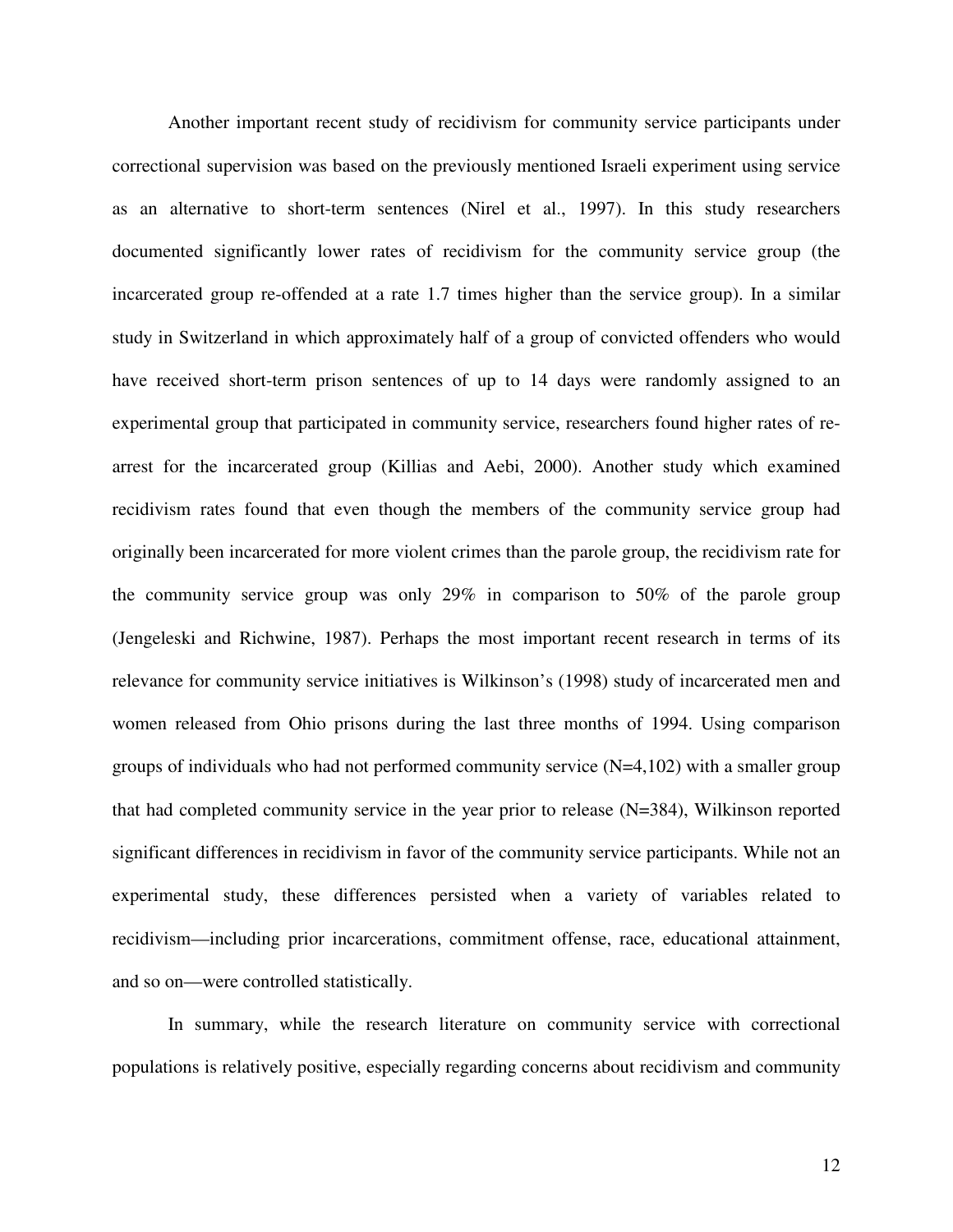support, the fit of community service within criminal and juvenile justice systems as something other than a marginal add-on remains problematic. Regarding the empirical evidence, much remains to be learned about the quality dimensions of service, about how specific service efforts— and service participants and are actually perceived by community members, and about how correctional participants view service. Though there is some evidence that service "works" in terms of its influence on several outcomes, we know relatively little about the theory behind service's apparent positive impact, and there have been no studies of carefully designed service on its "highest plane."

#### **III. WHY IT CAN WORK: RESEARCH-BASED THEORIES OF SERVICE IMPACT**

The previous section indicates that service work can be beneficial to both offenders and communities, with little indication that it can be counter-productive. In this section, we explain *why* a Civic Justice Corps should be effective. In the case of the community service, we must articulate the theory, or theories, of intervention that define how the service will affect CJC participants as well as community members. Such a theory should guide practice to make sure that what appears on the surface to be " positive community service work" is consistent with core principles. The theory should (a) identify the problem addressed by the service, (b) explain why the intervention will ameliorate the problem, and (c) link the intervention to positive outcomes for participants, communities, and other stakeholders (Weiss, 1997). We propose three general theoretical approaches as most relevant and applicable to implementation of the CJC. The perspectives outlined below address how community service can affect positive outcomes in three areas: community trust, offender change, and community capacity.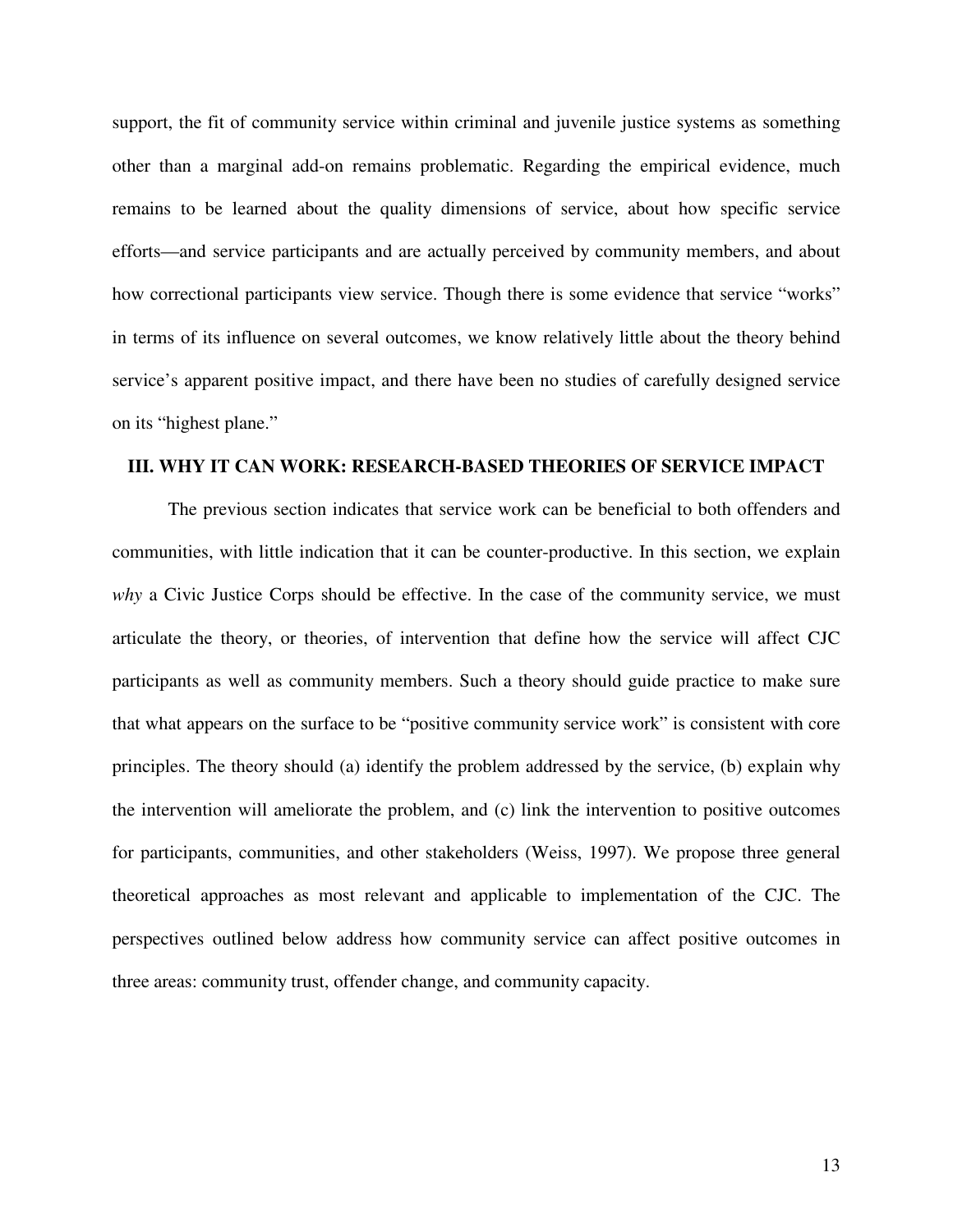#### *a. Community Trust: Earned Redemption Through Service*

Though intervention in the parole and reentry context has generally been offenderfocused— emphasizing risk management along with some services— a crucial element in reentry is the willingness of the community to endorse the releasee's return. We argue that a necessary condition for community acceptance is "earned redemption" (Maloney, 1998; Bazemore, 1998). Exchange theorists argue that reciprocity is a trait virtually "hardwired" into the human psyche (Gouldner, 1960; Molm and Cook, 1995). Reciprocity in daily life is a core assumption of social interaction. When someone does something nice for us— for example, invites us to dinner— we will thank them, and in all likelihood attempt to "reciprocate" by asking them to dinner at a later date. This "I owe you one" logic applies as well when someone harms us in some way; we, at minimum, expect an apology, and will most likely want something else— compensation for our losses. When this something else is not offered, our attitude toward that person is at best one of distrust, and whatever relationship we might have had or thought about developing with that person in the future is challenged by the failure to reciprocate.

Persons under correctional supervision and especially those who have been incarcerated are perceived as having done harm that would require significant effort to ameliorate. The norm of reciprocity dictates that they repair damage caused and restore trust that has been broken. "Trust" in this sense may be viewed as a commodity that is stolen from community members when a crime occurs—and this trust goes beyond individual victims of crime to include others (families of incarcerated persons for example). Thus, serving a sentence does not suffice despite the misnomer that it "pays a debt to society." Doing time does nothing to address the harm caused to others by these persons and the need to restore the trust that others had in them. The exchange theory of "earned redemption" addresses the need to restore balance by addressing the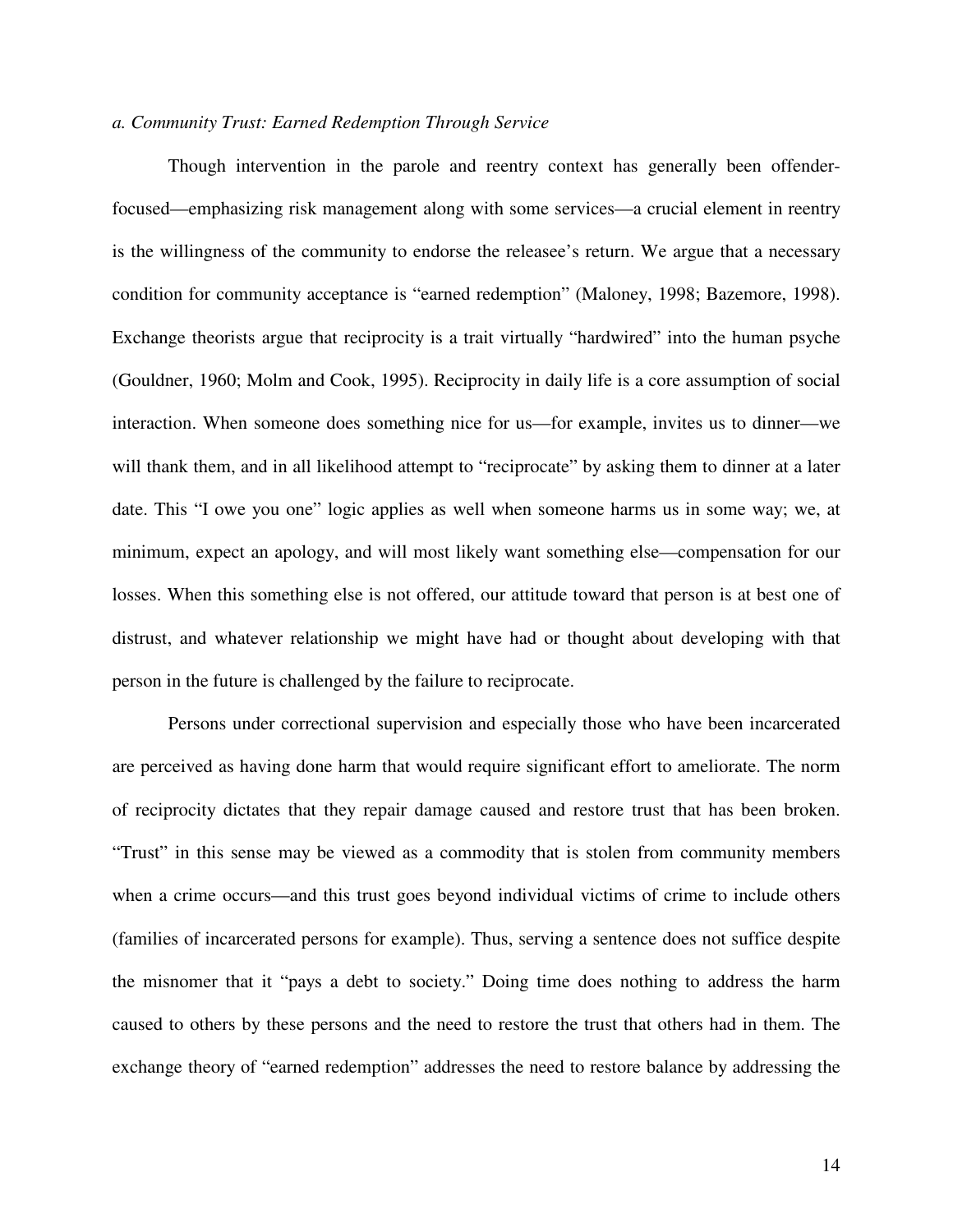community and victim side of the reentry equation. Individual victims and various communities are viewed as entities that must be *acted upon* by the offender who " gives back" as an important step on the road to reacceptance (Maruna, 2001). According to this theory, community acceptance will require a concrete demonstration that the offender acknowledges harm caused and is doing something to make things right. It is a positive affirmation of responsibility for harm and of capacity and willingness to make amends in a way that, when visible to the community, can be a fundamental step in public image change from liability to resource or asset.

From a human capital perspective, one might theorize that demonstrating *competency* and *trustworthiness* is also crucial to community reacceptance. While this demonstration could compliment the process of earned redemption, the human capital perspective emphasizes the value of service work based on its ability to allow persons under correctional supervision to actively practice vital skills and responsible behavior that may lead to the more instrumental goal of securing regular employment.

Community service that allows for earned redemption through reparation of harm and restored trust will therefore have certain characteristics. These are reflected in the propositions and practice principles below.

*Proposition 1:* Community service that is visible, voluntary, viewed as "giving back" what was taken from victims and communities, and linked to the harm of one's crime or crimes will be more likely to change the image of the formerly incarcerated person as someone who honors obligations and has earned his or her way back into the "good graces" of the community.

*Practice Principles:* Based on the theory of earned redemption and the relevant research cited above, the following principles should be considered as guidelines to ensure the integrity of practice aimed at maximizing community reacceptance of CJC participants:

15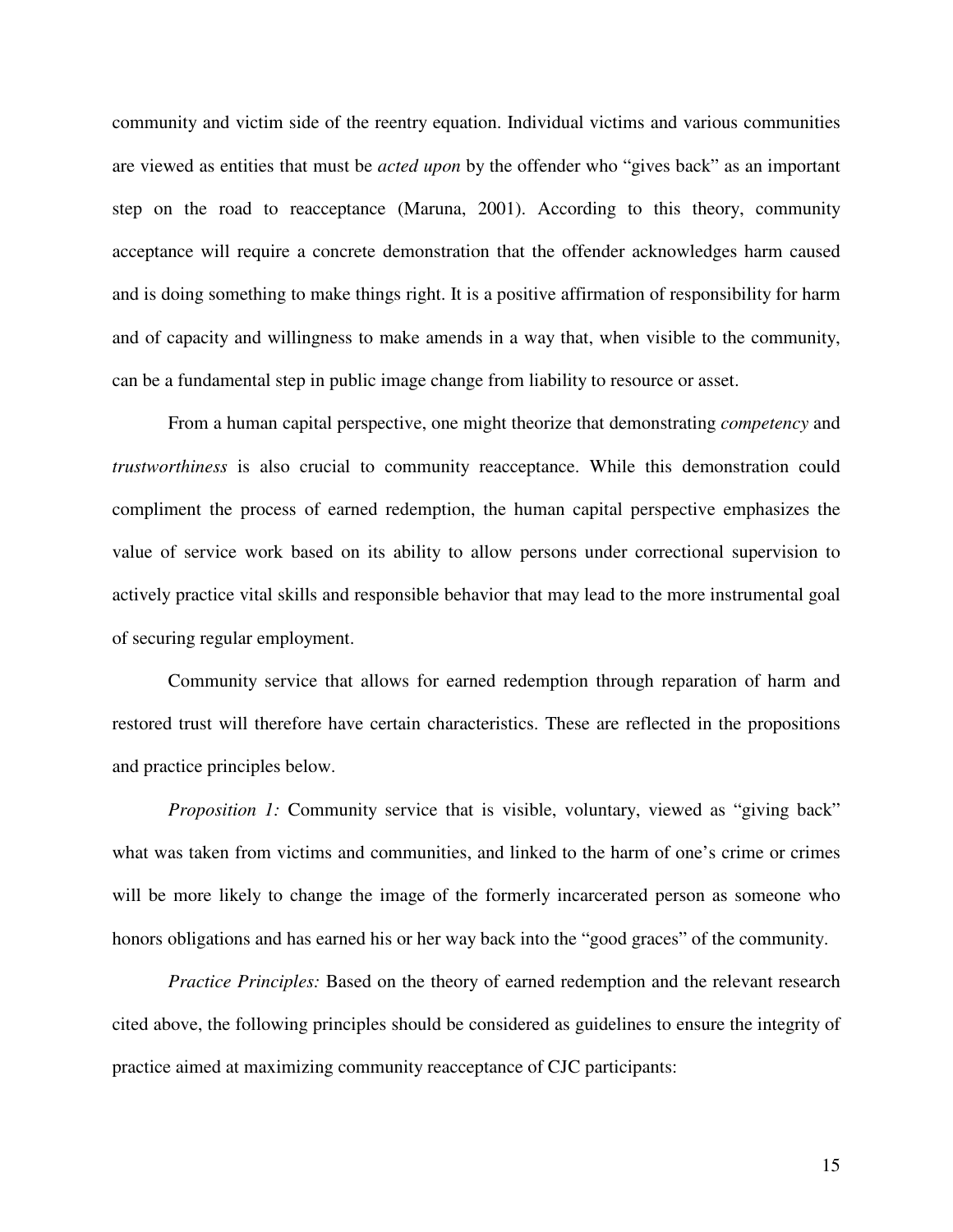- 1. Community members and victims should have maximum input into the selection of the service project through participation in a restorative reentry conference or other non-adversarial restorative decision-making process.
- 2. Service should be voluntary on the part of the participant, rather than required by a court or criminal justice agency. This may be achieved by always offering an alternative sanction to the offender or by ensuring their active participation in the decision-making process.
- 3. Service should be visible to communities of concern.
- 4. Service aimed at addressing victim needs should, whenever possible, assist the victim directly, be based on input from the victim, or address the needs of other victims in the community.
- 5. Offenders, victims, and community members should have the opportunity to collectively reflect on the link between the criminal harm and the service conducted, as well as on the value of the service to the personal growth of the offender after it has been performed.

*Proposition 2*: Service that is visible and useful to individuals and communities and allows the participant to practice and demonstrate competency and reliability will change the image of the person under correctional supervision from liability to asset.

*Practice Principles*: Service of this type could be performed on a voluntary or courtordered basis with the same impact. Unlike service to achieve earned redemption, such work could be performed for pay or stipend, or as a volunteer for altruistic reasons.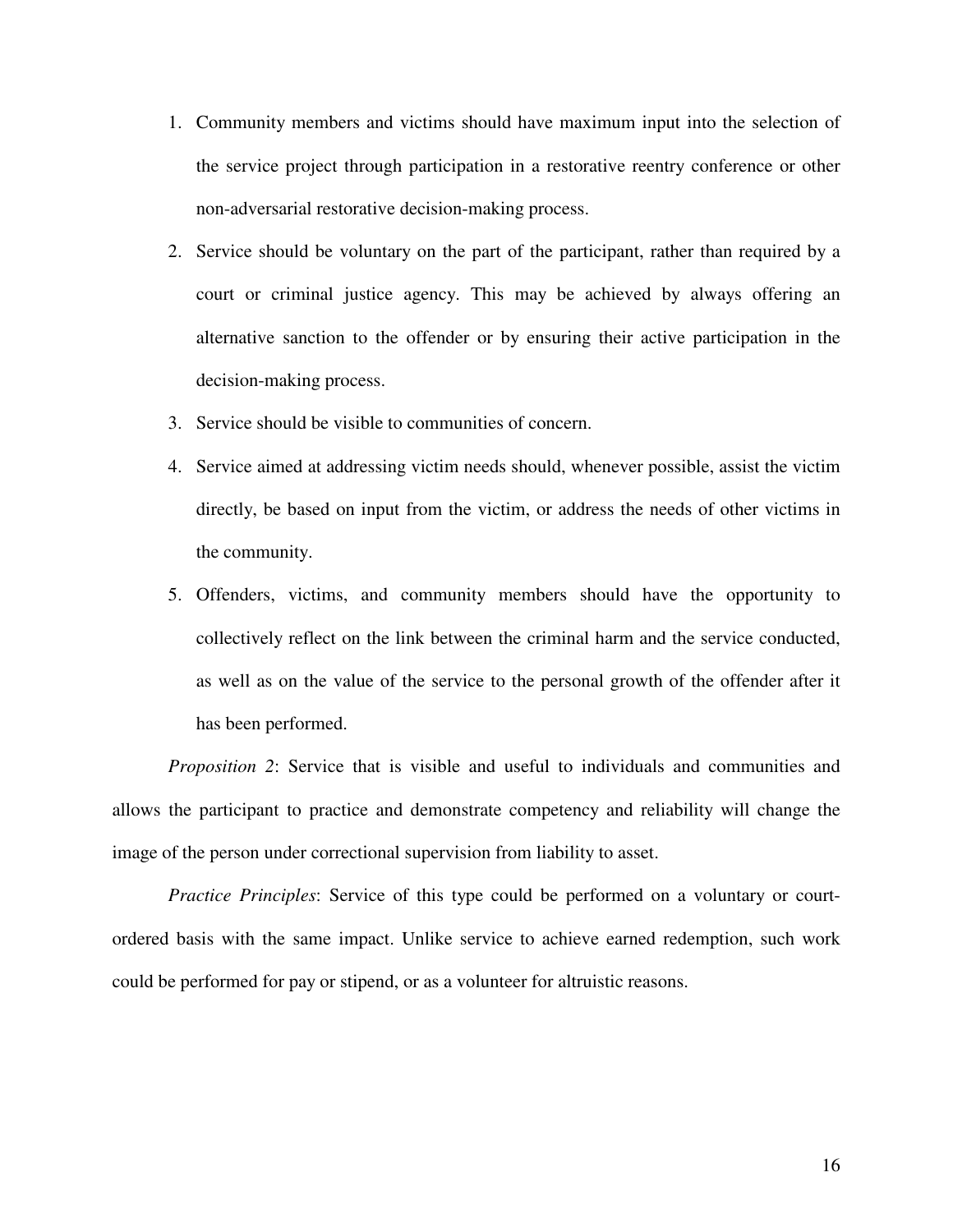- 1. The activity should bring service participants together with community members (especially business persons and other potential employers) and the service activity and its outcome should be visible and known throughout the community;
- 2. The service program should involve participants and community members in planning and executing projects.
- 3. The service program should celebrate accomplishments and provide for community recognition.
- 4. Service projects should involve multiple tasks and maximize opportunities to demonstrate a variety of skills.
- 5. According to the research on service learning cited above, this experiential effect on participants may also be enhanced by combining it with classroom learning, building in time for reflection about the value of the work, skills, and competencies participants are developing.

#### *b. Offender Change: Identity Transformation, Restorying, and the Theory of Generativity*

While theories of exchange such as earned redemption and human capital perspectives may help to account for a change in the service corps participant's *public* image, they may not explain how offenders may undergo a change in *self-image*. Although we see earned redemption as, perhaps, the central component to community acceptance, it not sufficient alone. Concurrently, persons under criminal justice supervision need to demonstrate competencies that will allow them to succeed in conventional living, and convey to victims and community members that they do not possess a "deviant identity"—that they embrace the values and standards of the community and will strive to be upstanding and productive citizens.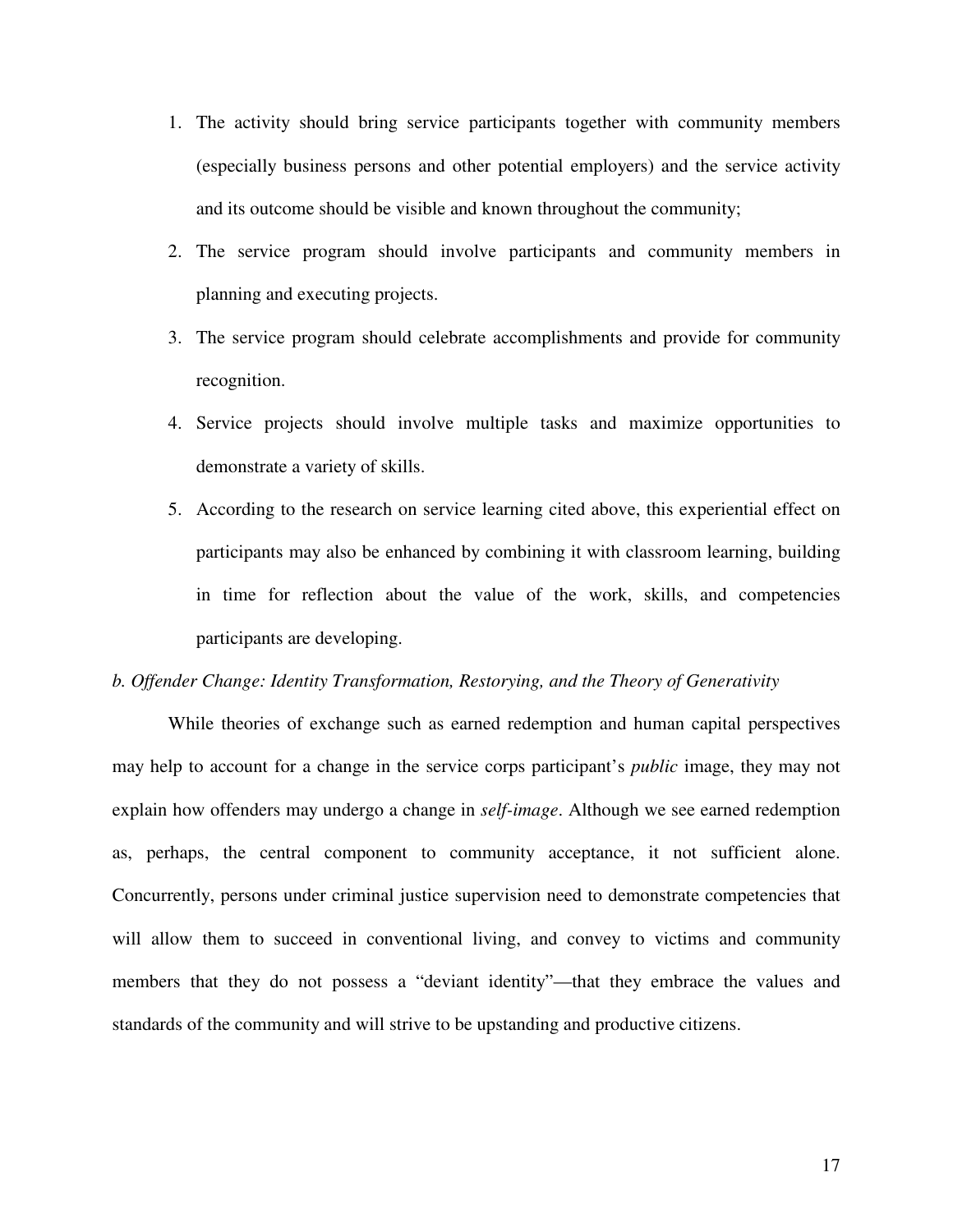Not only are skills needed to ensure successful reintegration, but recent evidence and theorizing points to the transformation of offender identities and criminal thinking (Maruna, 2001). This research focuses on how the development of offender identities as law abiding citizens are shaped in a similar way to their identities as a deviants— in social interaction with others (Erikson, 1964; Lofland 1969).

All individuals define themselves, in part, by how they imagine others see them. Individuals take on various identities, presenting them to others in everyday situations, and gauge the social reaction. Sometimes behavior and self-presentation will result in a deviant label— such as criminal offender. But, such labels are only removed through prosocial behavior and presentation of positive identities. The corresponding positive social reaction then solidifies a new, prosocial conception of self. In doing so, stigmatized individuals undergo what Maruna (2001) calls a cognitive "restorying," or reinterpretation of one's past in a way that allows this past life to become a useful part of one's current identity. Maruna's (2001) study of formerly incarcerated persons in Great Britain finds that it is this construction of a new identity as a person with something to contribute that distinguishes those who " go straight" from those who do not. Most relevant is that a key aspect of the new identity is taking on the role of helping others through service.

Maruna (2001) utilizes Erik Erikson's theory of "generativity" to account for differences in identity transformation between desisting and non-desisting former prisoners. Essentially, the theory— and Maruna's research— suggests that the critical variable is " a (broader) concern for and commitment to promoting the next generation, manifested through parenting, teaching, mentoring, and generating benefits for others" (McAdams and de St. Aubin, 1998, cited in Maruna, 2001, p.99). In other words, concern for others and the community includes the core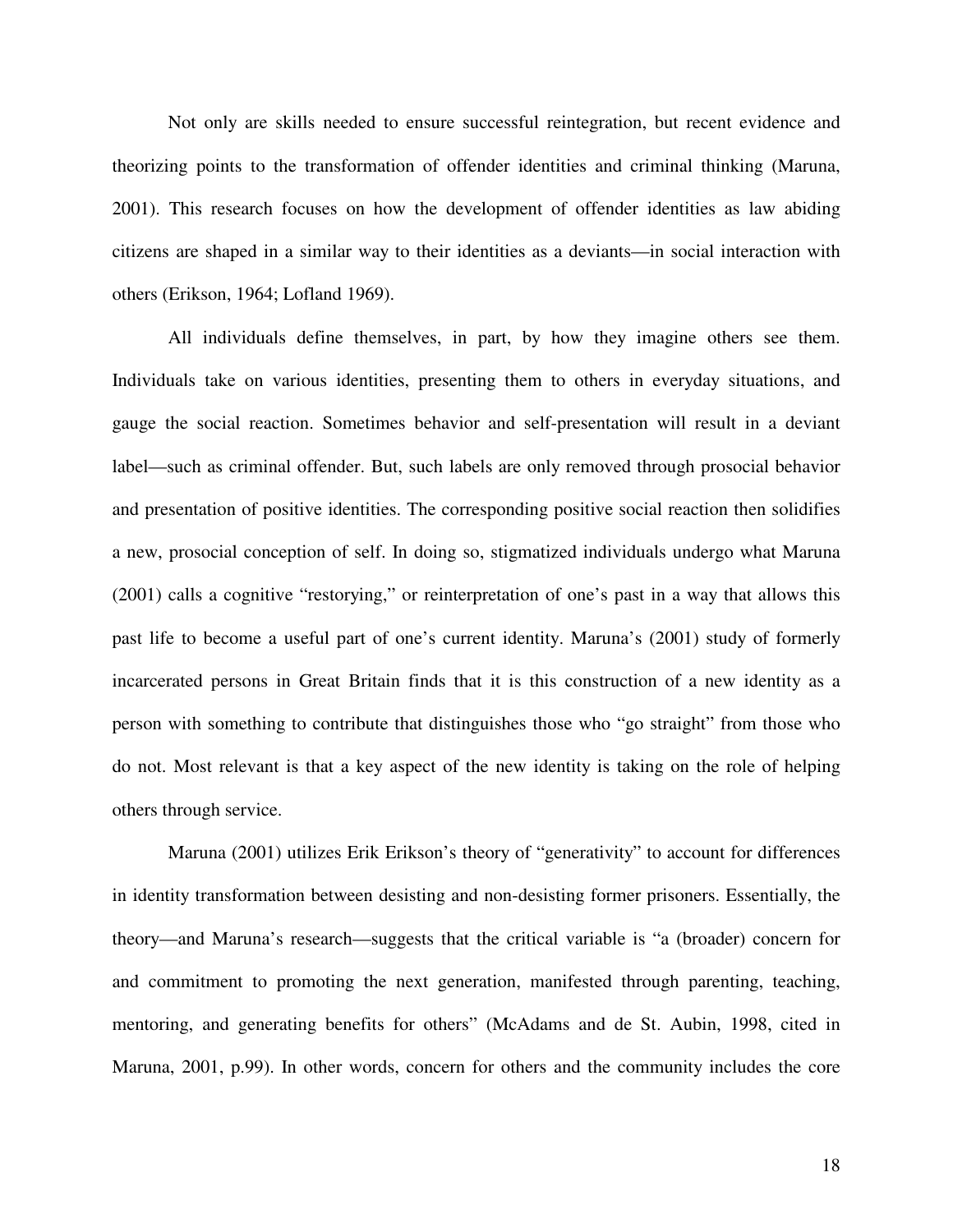idea of helping others as a way of ensuring one's own recovery and one's identity as a person who "makes good" by *doing good*. Such a process is also incorporated into well-known recovery programs such as the 12-Step model (Trice and Roman, 1970).

While the psychological process of forging a new identity through a "restorying process" may occur independently of service work, interactionist researchers suggest that identity change may be facilitated by amends making activity— especially when the work enables the person to empathize with others in need or to understand how their actions are contribute to the public good (Batson, 1994; Schneider, 1990; Bazemore and Erbe, 2003). To the extent that service provides a vehicle to repair harm to the community, it is a step toward achieving graceful earned redemption. Whether in the concrete or symbolic sense, such action may redress the imbalance felt by community members and groups toward persons who have harmed community members. When such actions change the *public image* of the person under correctional supervision, they may promote reconciliation that preserves the dignity of ex-offenders in a respectful way that is generally not possible through participation in treatment or punishment interventions. By changing the community's view of the service participant, such activity may also promote sustainable reentry when it leads to social support for the participant, including access to positive roles in work, civic and family life.

Overall, this body of research provides the basis for a dynamic, strength-based, *experiential* model of identity change. This model views productive activity in new, meaningful civic roles as fundamental to both cognitive change in those who have been involved in criminal activity or other harmful behavior, *and* change in community attitudes about such individuals. The theoretical logic of this model is based on the assumption that lawbreakers move toward desistance from crime when they are able to practice or "try out" new identities in pro-social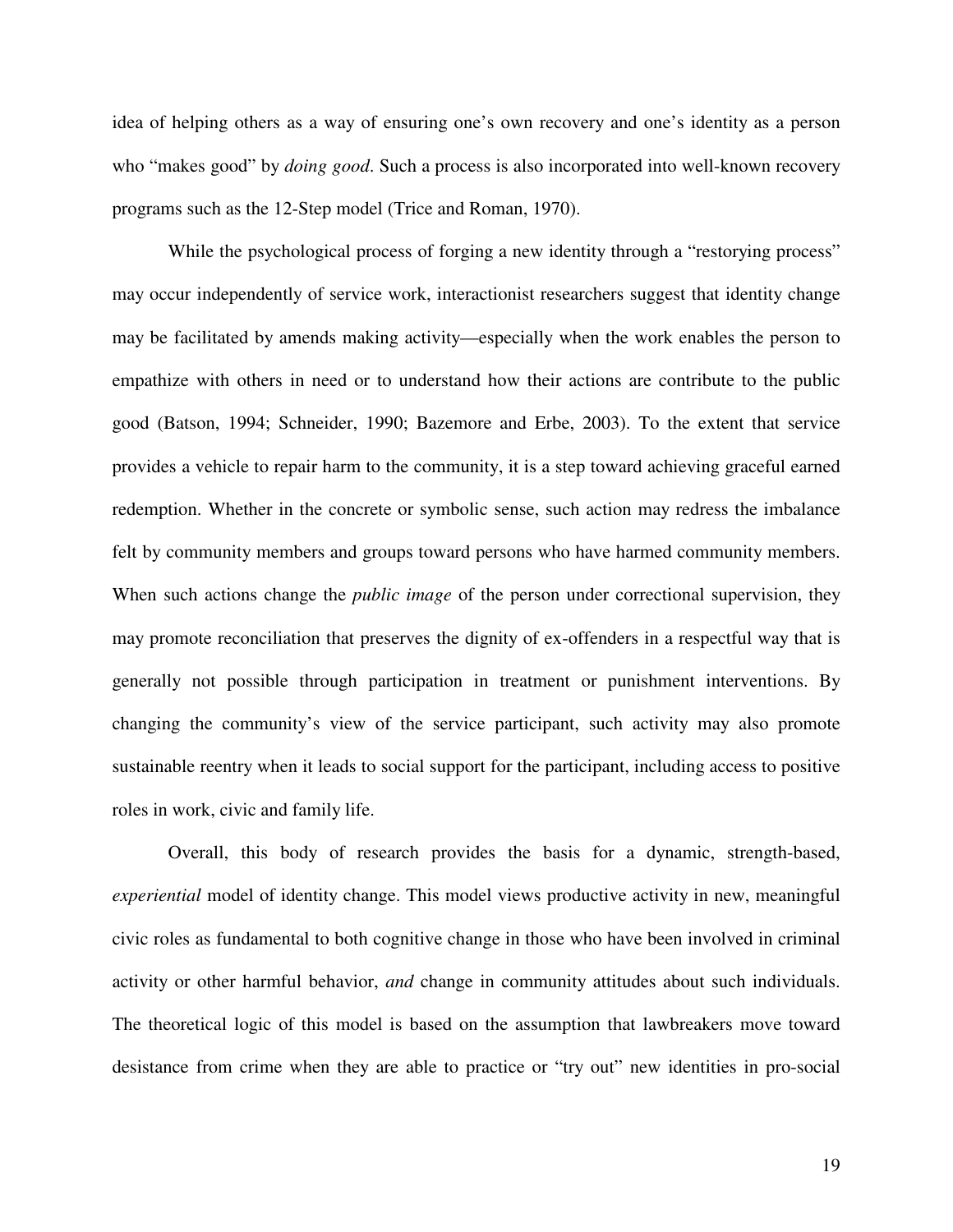roles (Uggen et al., 2002). Moreover, as they "act their way into better thinking," they demonstrate both competency and trustworthiness in view of, and in interaction with, other community members who in turn form a new impression of them in this new pro-social role (Trice and Roman, 1970).

We have one caveat about identity change. Service is sometimes conceived as a tool of punishment, such as the chain gangs mentioned at the beginning of the paper. Participants may easily perceive service work as obligatory or coerced. Rather than eliciting identity change, such work is likely to elicit defiance and resentment.

*Proposition 3*: Community service activity that is clearly directed toward meeting the needs of the less fortunate or young people will be more likely to change the role and self image of the formerly incarcerated person than work which is perceived as irrelevant or punitive.

#### *Practice Principles*:

- 1. Service of this type should place participants in situations where their impact on disadvantaged groups is direct and visible;
- 2. Such work should be performed generally on a voluntary basis rather than ordered or assigned.
- 3. Reflection time should be devoted to the choice of service regarding participantspecific interests in providing assistance to specific populations and to processing the service experience with participants as a means of making the connection between the service and the participant's cognitive and emotional experiences in response to work that provides direct assistance to other individuals.
- 4. Service work should be rewarding to participants; it should not be painful or humiliating.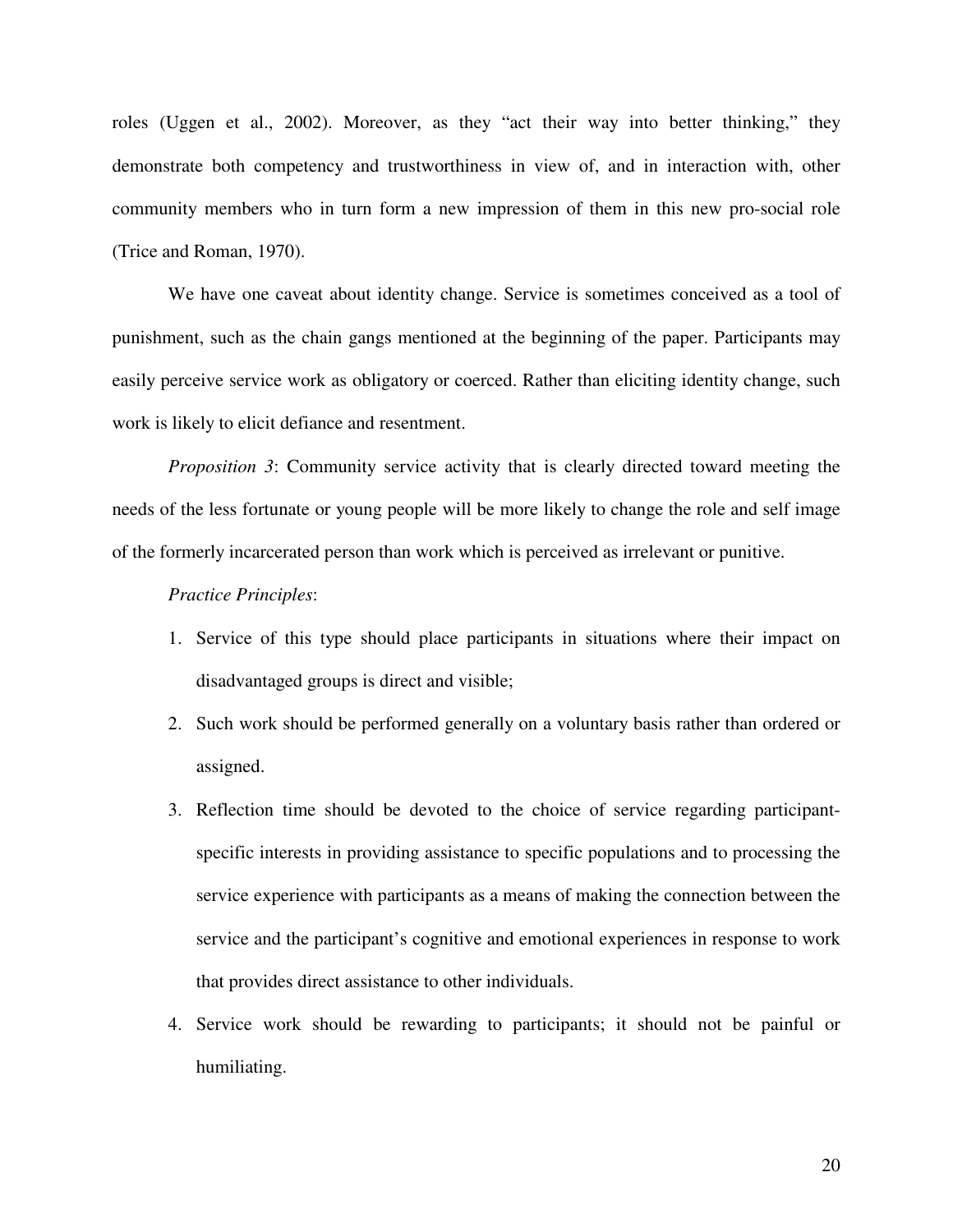#### *c. Community Capacity: Informal Control, Social Support, and Social Capital*

In addition to community acceptance and offender change, a third general area that must be considered is the capacity of the community to assist those returning from prison. In this section, we examine how a service initiative can build community capacity in three crucial ways: (1) enhancing the ability of the community to supervise ex-offenders and intervene if risky behaviors emerge; (2) increasing social support by building relationships to role models and offering concrete opportunities for housing, employment, etc.; and (3) strengthening the social capital of the community by reinforcing community institutions and networks and providing a pool of volunteers capable of addressing community needs.

Drawing on the work of sociologist Robert Sampson and his colleagues (Sampson and Laub, 1992; 1993; Sampson, Raudenbush, and Earls, 1997), we believe that successful reintegration cannot simply be a function of the attitude or behavior of ex-offenders, or even to the criminal justice system, e.g., a parole agency. Reintegration is predicated on community capacity. In general, life course theories view involvement in crime as a temporary rather than permanent state (Sampson and Laub, 1993; Piquero et al., 2002). Notably, this research has confirmed the vital role of informal social controls associated with the formation of families and marital bonds, stable employment, civic engagement, and other factors that create a "social bond" to conventional community that provides a stake in conformity and thereby promotes a law-abiding lifestyle (Sampson and Laub, 1993; Elliott, 1994; Piquero, et al., 2002).

Life course researchers argue that transitions to new roles and relationships in family, work, and community and civic life provide sources of informal control, commitments to conventional lines of action, and sources of support that make involvement in crime less attractive even for formerly chronic and violent offenders (Sampson and Laub, 1992; Elliot,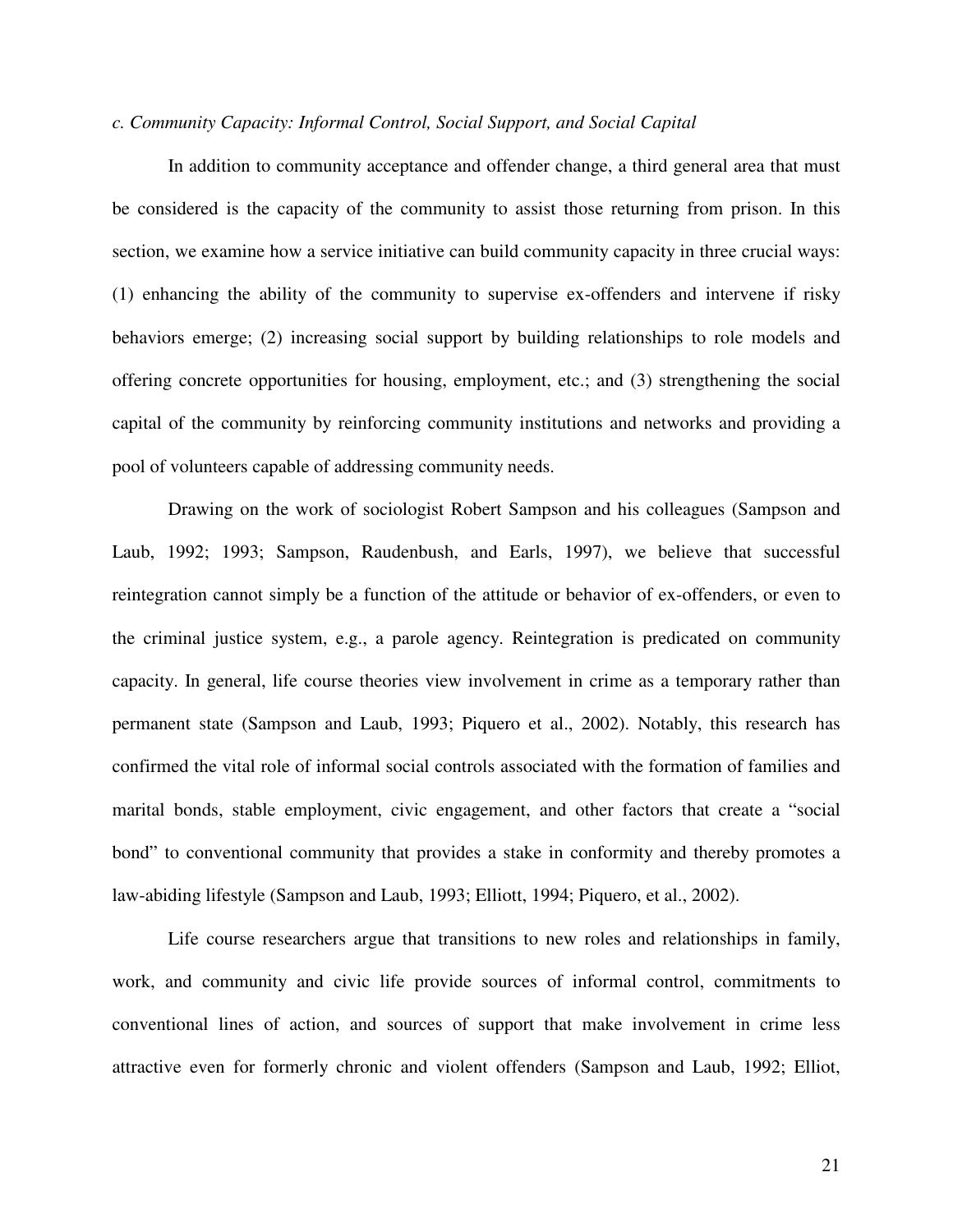1994). To the extent that community service work provides these same connections and controls and/or reinforces or provides pathways to other commitments (e.g., to family, work, faith communities), the life course perspective would predict that this experience might alter pathways to criminal careers in the transition to early adulthood (Uggen and Janikula, 1999). By extension, it might also promote successful adjustment and a greater likelihood of desistance for formerly incarcerated persons. Of most relevance to the role of service, Werner and Smith (1992) in their study of resiliency in the life course in populations of high risk youth found that " acts of required helpfulness" (p. 205), such as caring for younger siblings or managing a household when a parent was incapacitated were associated with positive developmental outcomes. They conclude that programmatic approaches that provide opportunities to " give back to one's community" have also led to positive outcomes in diverse, "high risk" populations (see also Melichor, 1997; Slavin, 1990).

Based on this research we would predict that community service would influence successful desistance when it in some way provides for informal social control or in fact leads to new connections in the community that provide such control and a bond to conventional groups. While service is not likely to lead to marriage or impact family stability, it may provide a context for training and create connections and networks that lead to employment opportunities. Uggen and Janikula's (1999) research suggests for example that while voluntary service is independently and negatively related to future crime, it is also positively related to employment, family formation, and other indicators of stability. In addition, service may also create the opportunity for mentoring and apprenticeships, which provide social support for participants. Such mentors may also provide guardianship and/or support for sober and straight living and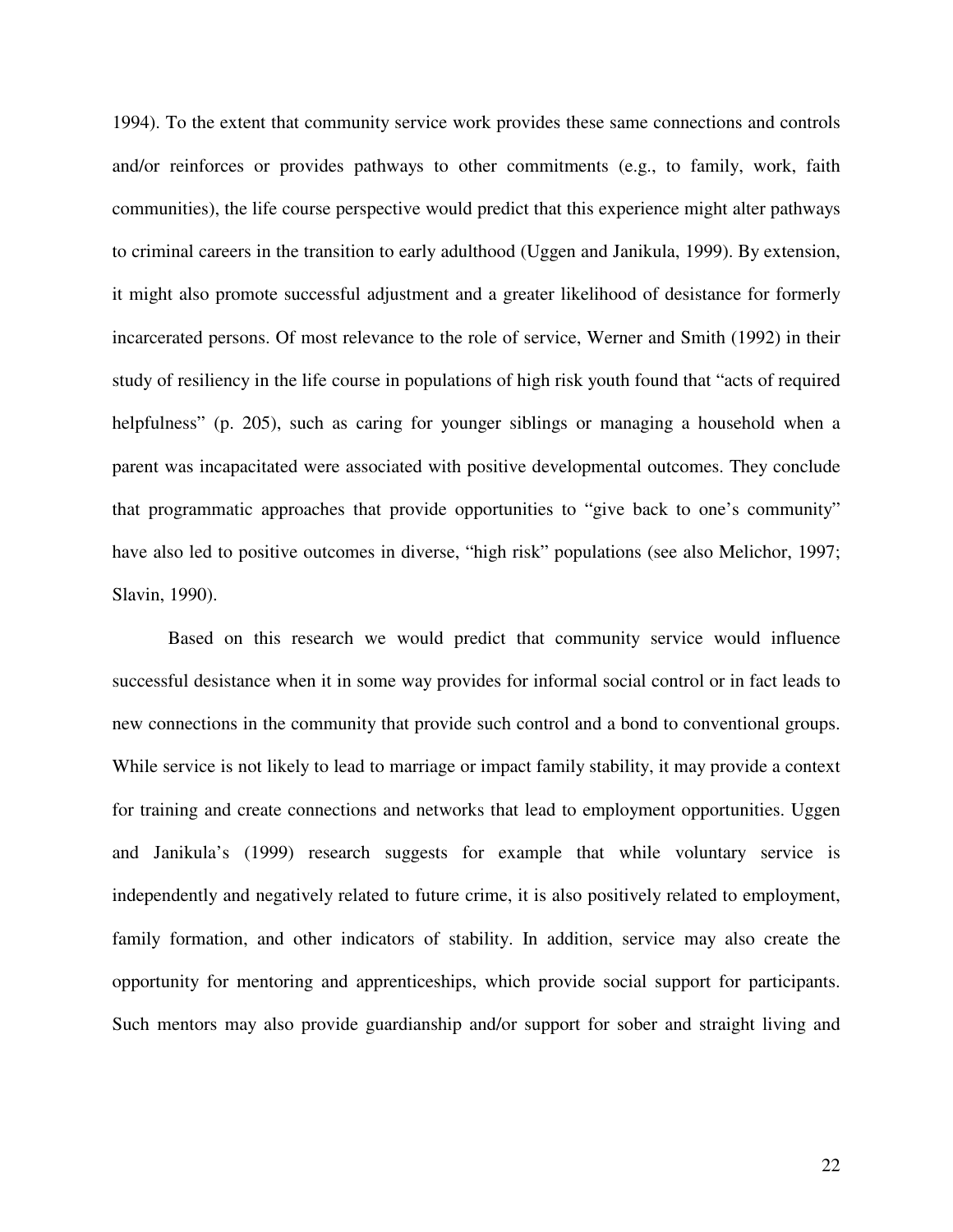avoidance of criminogenic environments, as well as advocacy that may protect the participant from being targeted by criminal justice authorities.

*Proposition 4*: Community service activity that provides for guardianship, mentoring, advocacy, and social support will be more likely to sustain support for law-abiding behavior and sustainable reintegration.

#### *Practice Principles*:

- 1. Service of this type should not be isolated in an " offender-only crew" but collaborations with other community members whenever possible.
- 2. The greater the variety of service volunteers involved the better.
- 3. Community members should be encouraged to participate in service and to act as advocates for core members when appropriate.
- 4. Reflection time might be devoted to values and norms of conduct as these relate to the service role as a means of reinforcing the positive work and relational behavior in the service context.

If "community building" means adding to the quality of life in communities as a common good, then work that allows for repair and redemption, changes in individual and public identities of incarcerated persons, provides assistance to those in need, builds or repairs physical structures, or improves the natural environment, would appear to fit the definition of " community building service." While we would not disagree with this view and would hope that *all* service efforts contribute to the common good, we suggest that "community building" service may aspire to a qualitatively different level of impact. Specifically, *community building service* includes those projects that seek to impact the capacity of community entities for self-sufficiency and self-governance. We would broadly define "collective efficacy" to include the production of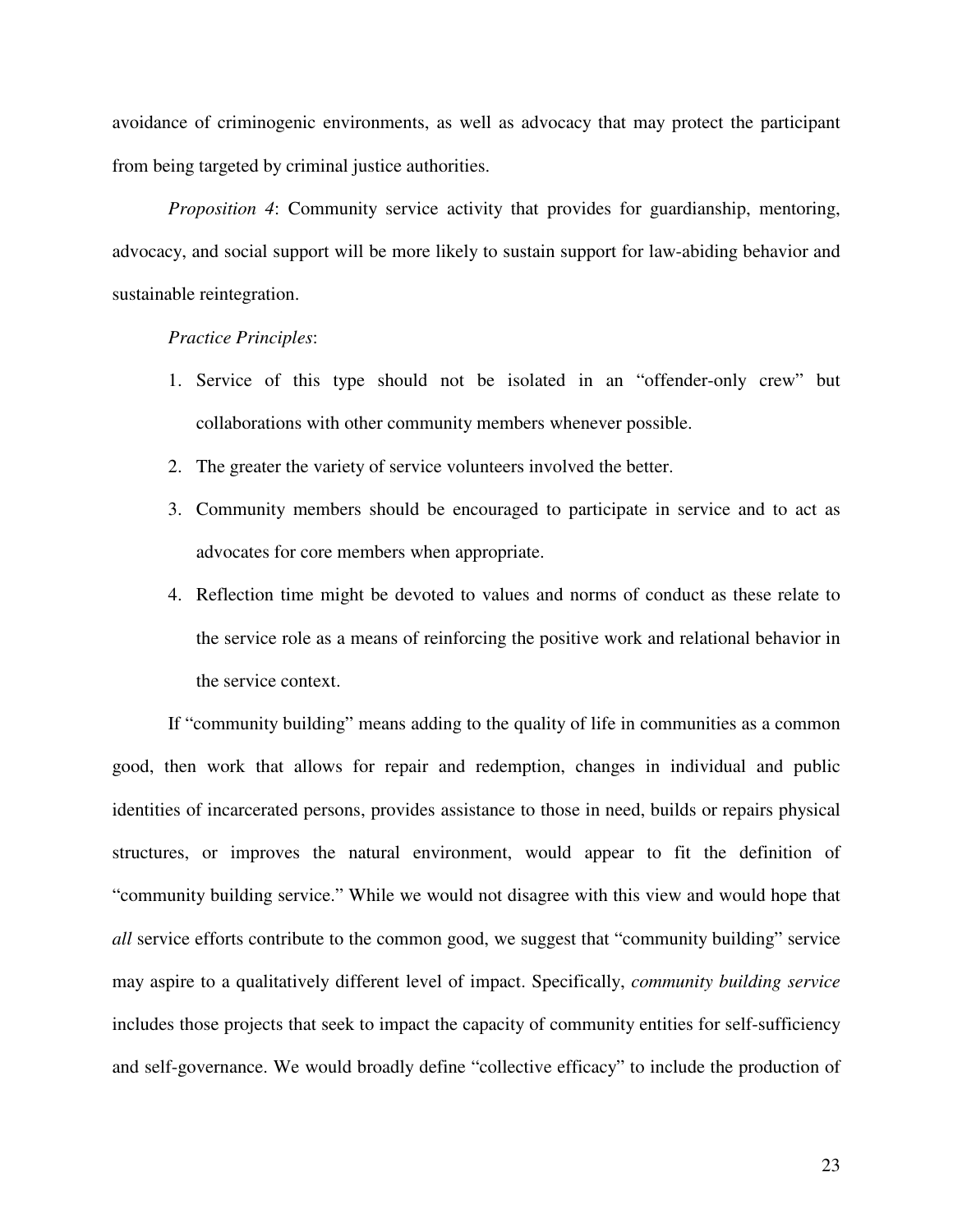safe, peaceful, living environments in which members are capable of resolving most conflicts, socializing neighborhood children, mobilizing government and other resources when needed, and promoting democratic participation in community life.

The highest level of service that might be achieved in a CJC would therefore be service in which formerly incarcerated persons and those under correctional supervision work side by side in key leadership roles with other community members to plan and execute tasks that build collective efficacy. Such tasks might include: building safer parks and redesigning other neighborhood common areas to reduce fear and victimization; teaching conflict resolution and peacemaking skills in schools, including restorative conferencing as alternatives to suspension and other forms of discipline; mediating interracial conflicts; planning and implementing voter registration drives; building domestic violence "safe houses"; organizing support groups for victims and perpetrators of family violence; mentoring and providing positive guardianship for youth at risk; promoting and participating in informal neighborhood restorative processes as a response to neighborhood youth crime; leading anti-drug initiatives; facilitating community discussion groups about drug sales, gun sales, or police profiling and harassment in the community; and organizing and participating in victim support groups through churches and other community groups.

There is nothing particularly new about these ideas and some may seem to differ only in subtle ways from work involved in projects that fit well with other theoretical models of service discussed previously. What is different, however, is the vision of improving local capacity to take care of community members and community problems and for developing a better quality of life. What is also new is service that may invite or spark *community dialogue* about shared norms and values, about mutual responsibility for socialization of young people and social control, and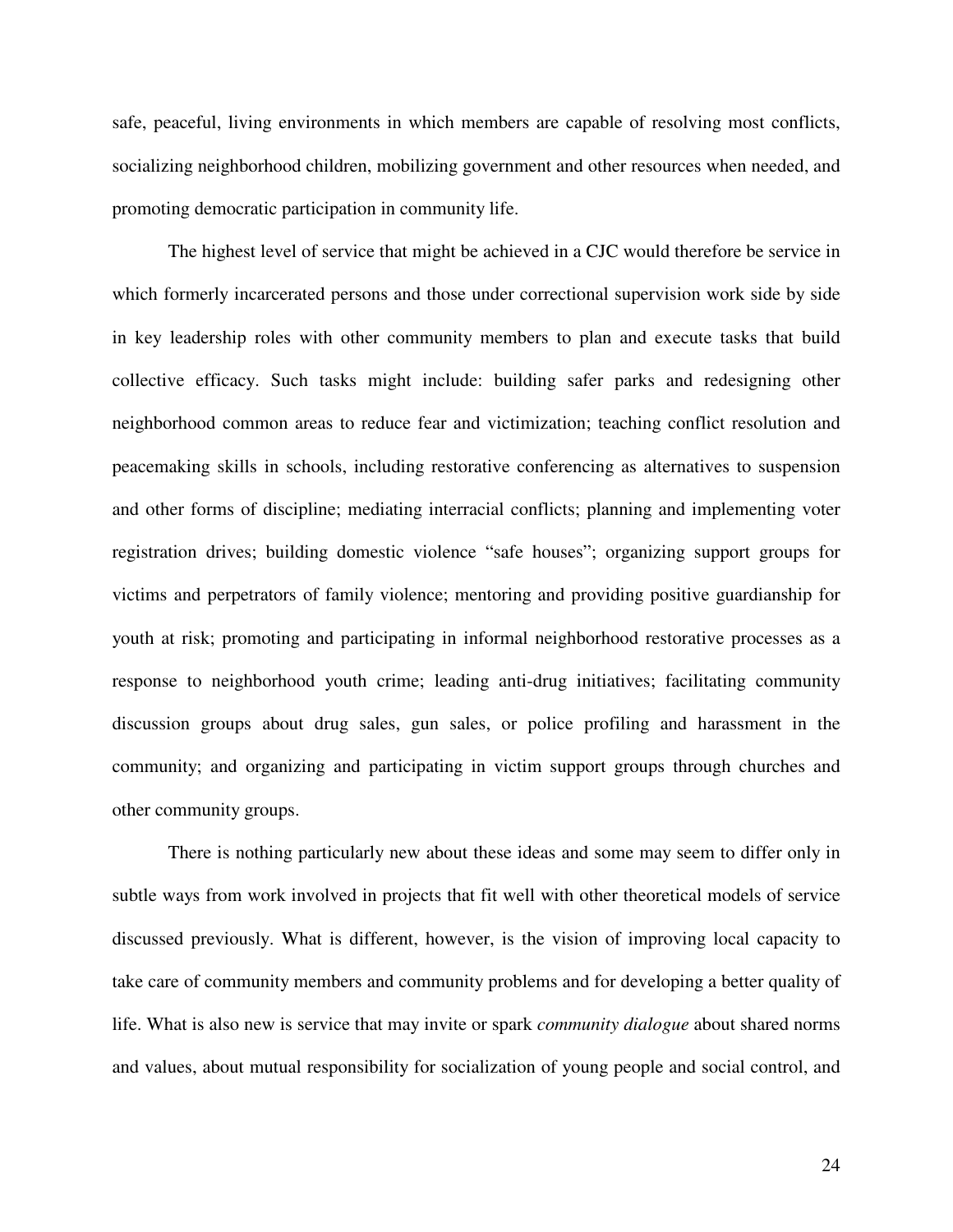about the value of persons— who have the experience of both harming the community through participation in crime and the experience of being harmed *by* the criminal justice system helping others to avoid this harming and being harmed. Finally, what is new is the goal of building relationships and networks of trust and support, most notably led by community coalitions that include persons once viewed as part of the problem in communities, now being viewed as a necessary part of a solution in producing peace, justice and a better quality of life in these communities.

Service initiatives might also enhance collective efficacy by encouraging community members and groups to participate along with ex-offenders. In doing so, these communities may increase their own skills in promoting pro-social behavior and reinforcing behavioral norms while also lending support to returning formerly incarcerated persons. While ex-offenders will no doubt need assistance from the communities they return to, through service they may also demonstrate their leadership skills and serve as positive examples to young people. Community service to build community would be grounded then in a clear vision about the capacity of citizens to mobilize to improve community life and in doing so increase their own level of competency as citizens.

*Proposition 5*: Community service activity that seeks to build community will be based on a vision of collective learning and skill building for the future that promotes community ownership and leadership in resolving problems and developing solutions.

#### *Practice Principles*:

- 1. Service to build community should identify collective benefits for the community.
- 2. Service to build community should be strategic and based on discussions about collective skills to be developed from such service.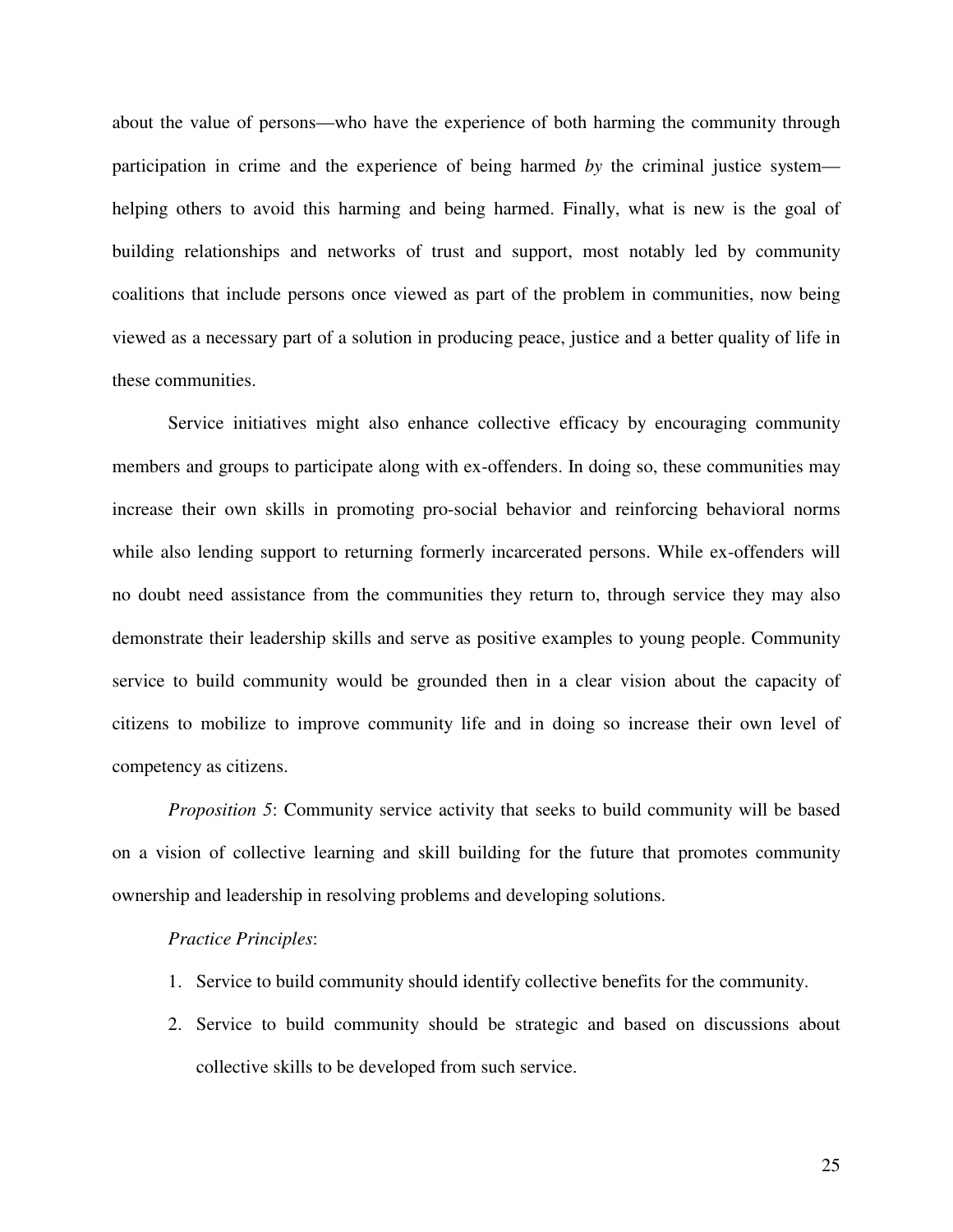- 3. Service to build community would engage community leadership and maximize participation of "out" groups as well as "in" groups.
- 4. Service to build community would be explicitly focused on social justice while not neglecting the needs of individuals and families harmed by crime and the need for collaboration and partnerships.
- 5. Service to build community should have as its goals: strengthening or building new relationships, strengthening or building networks, and strengthening or building collective capacity for informal social control, social support and socialization of community members
- 6. Reflection time for community building service is of the utmost importance in encouraging participants to share feelings and learning's, make revisions in strategies, reinforce collective resolve, discuss civic and social justice implications of their work, and develop advocacy strategies.

In summary, several research-based theories relevant to reentry provide the basis for specific intervention theories that suggest different ways in which community service of the type envisioned in the CJC may impact community, offenders, victims and others who will be instrumental in achieving program goals. Each intervention theory makes somewhat different, though not necessarily mutually exclusive, assumptions about the nature and focus of service most likely to provide intermediate outcomes that lead to long term goals, most importantly, successful reentry and measurable strengthening of community capacity.

## **III. CONCLUSION**

The idea of service as an American tradition is of course generally thought of as applicable only to citizens who have experienced little or no contact with the criminal justice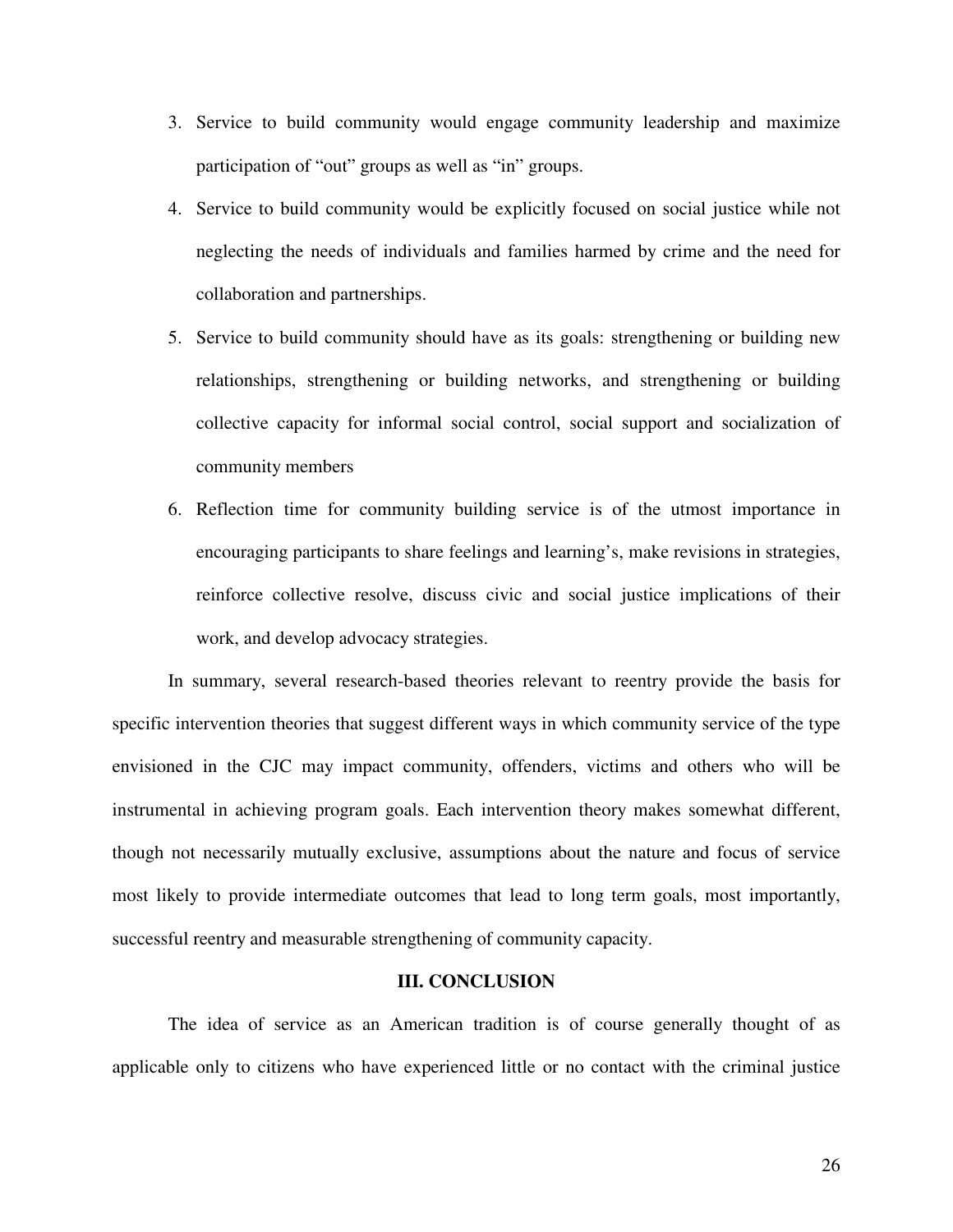system. Many would ask, in addition, how anything in the cultural or spiritual appeal of service could resonate with those who have, in the view of most citizens, taken much *away* from communities rather than serving them. What kind of personal benefit or coercive stimulus would motivate individuals, arguably angry at their fellow citizens and communities for their perceived role in banishing them to prisons, to participate in projects designed to help others? Those who have committed crimes and especially those known to have done so by virtue of conviction and sentencing to correctional supervision, are thought by some to be very different from the general population of citizens in many ways. Among these supposed differences, so this thinking goes, would certainly be a lack of empathy and awareness of others' needs that would underlie a desire to help their communities and fellow community members.

It is interesting then that the tradition of voluntary service by persons incarcerated and formerly incarcerated seems to turn this stereotype on its head. The record of voluntary service performed by incarcerated persons is indeed one of the most important untold stories of prison life, so impressive that is has caused some criminologists and other observers to rethink theories that view these persons as incapable of change (Maruna, 2001). In fact, about 90% of persons under correctional supervision choose to take part in community service when this option is offered as an alternative to incarceration (Clark, 1976). Such projects are conceived and carried out on a daily basis in the prisons of this country by incarcerated persons and in communities by those formerly incarcerated. For example, in a partnership program with Habitat for Humanity, incarcerated persons in 75 prisons (working alongside volunteers from the community) built over 250 homes for low-income Americans in 1999 (Ta, 2000; cited in Maruna and LeBel, 2003). As Maruna et al (2002) document, New York State prisoners, for example, have been involved in Toys for Tots campaigns, helping in a recent year to repair a total of 20,229 toys with a total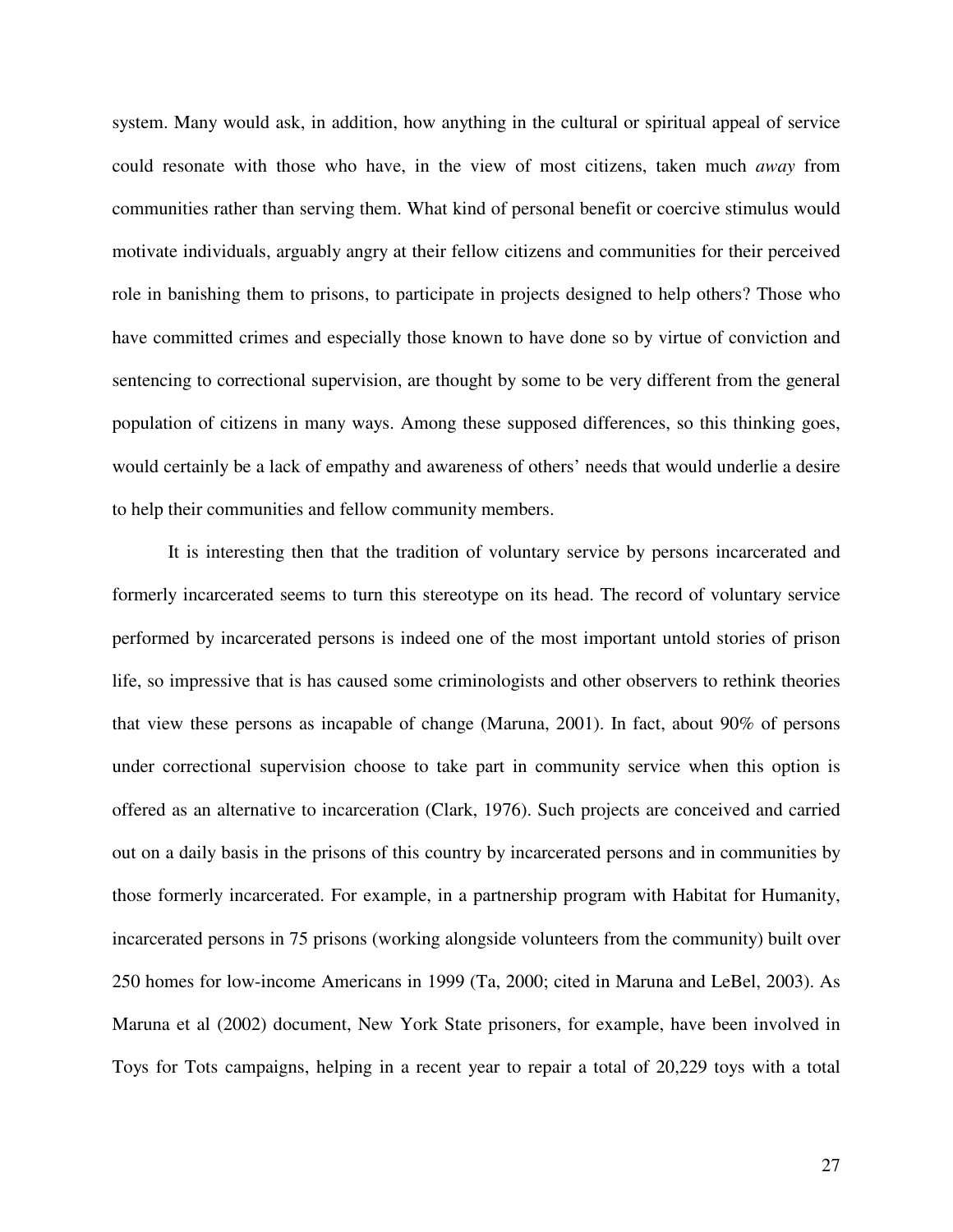value of \$285,724 (New York State Department of Correctional Services, 2001). Incarcerated persons have also volunteered as fire-fighters in many states, especially in those with large national parks. In fact, one in six of the crewmembers (over 2,000 individuals) fighting fires by hand in the year 2000 was incarcerated or recently paroled. Prisoners in many states have been involved in the crucial work of providing care to fellow prisoners dying of AIDS and other illnesses within prison settings.

It can be argued that some of these service efforts by incarcerated persons are either required or motivated by self-interest, such as by a desire to gain "good time" or parole. However, individual narrative accounts suggest the motivation for many is indeed altruistic. Consider the perspective of one individual, interviewed by Howard Zehr (1996, pp.44-45):

Three or four years ago there was a story in a local newspaper about a school that needed volunteers to make Braille for blind students. Through my wife, I submitted a proposal that eventually was approved. I sat down first with a mechanical Brailler and learned the Braille language. Later I had a computer. I entered textbooks for school kids. My goal is to make something useful out of my life… A thinking man wants each day to matter. Maybe that's one of the dilemmas. Too many of us think in here. So you face each day, not by saying, "How do I just struggle through?" but "What can I do to make something of this day?"

Perhaps most impressive are the recent examples of inmates who raised money to support 9/11 relief efforts. In the State of New York, for example, incarcerated persons raised \$75,000 from donations from fellow prisoners earning thirty-five cents per day (Ellis, 2003). What such efforts illustrate is a common desire to help others within a population whose own personal and family needs would overwhelm most average Americans. Hence, while meaningful, helpful,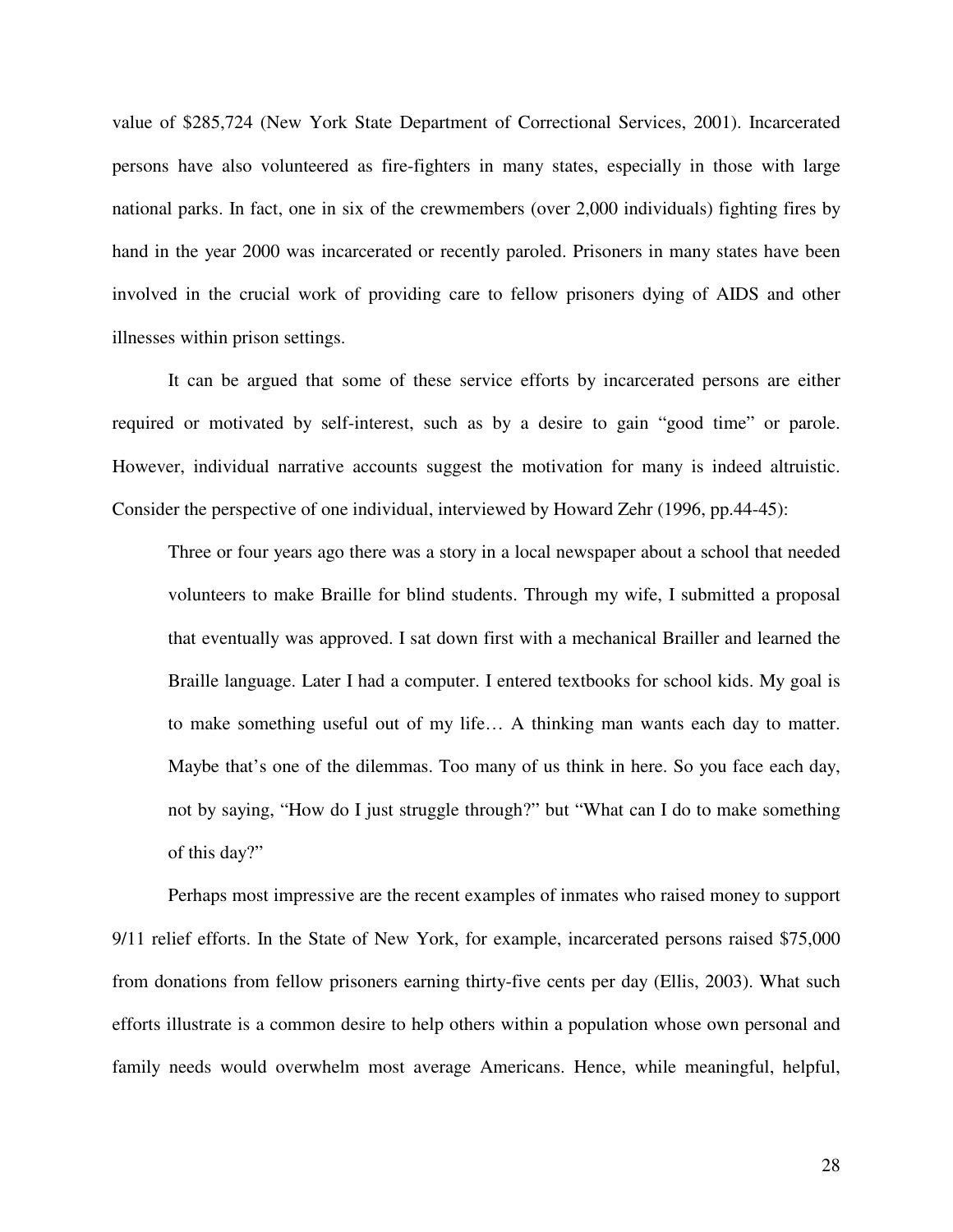community building service may not be the norm in correctional systems, such service is apparently a part of what a number of incarcerated persons *do,* typically without the encouragement of corrections officials. While there is no evidence to suggest that incarcerated persons are *more* inclined toward helping others in need, the record of extensive voluntary efforts by inmates under adverse conditions suggests that for some at least, the motivation for service to others emerges naturally.

The lesson to be learned from these examples is that community service, at least service of a voluntary nature in which participants have some input into the type and targets of the service provided, may not be such a "hard sell" to correctional clients. Indeed, some of the most creative service projects will most likely be those generated by incarcerated persons themselves. The CJC, if wisely structured can build on what may be a natural tendency to help and serve others that characterizes a significant portion of the incarcerated population. Even more, the corps could also take advantage of the remarkable creativity in conceptualizing, planning and carrying out projects in the confines of U.S. prisons.

For better or for worse, returning prisoners will impact their communities. They will almost inevitably influence community members, and this impact can manifest itself both positively or negatively. We conceive a reciprocal relationship between released inmates and the community. Persons formerly incarcerated enhance community welfare through service, while the community provides support and supervision, strengthening social ties and facilitating successful reintegration.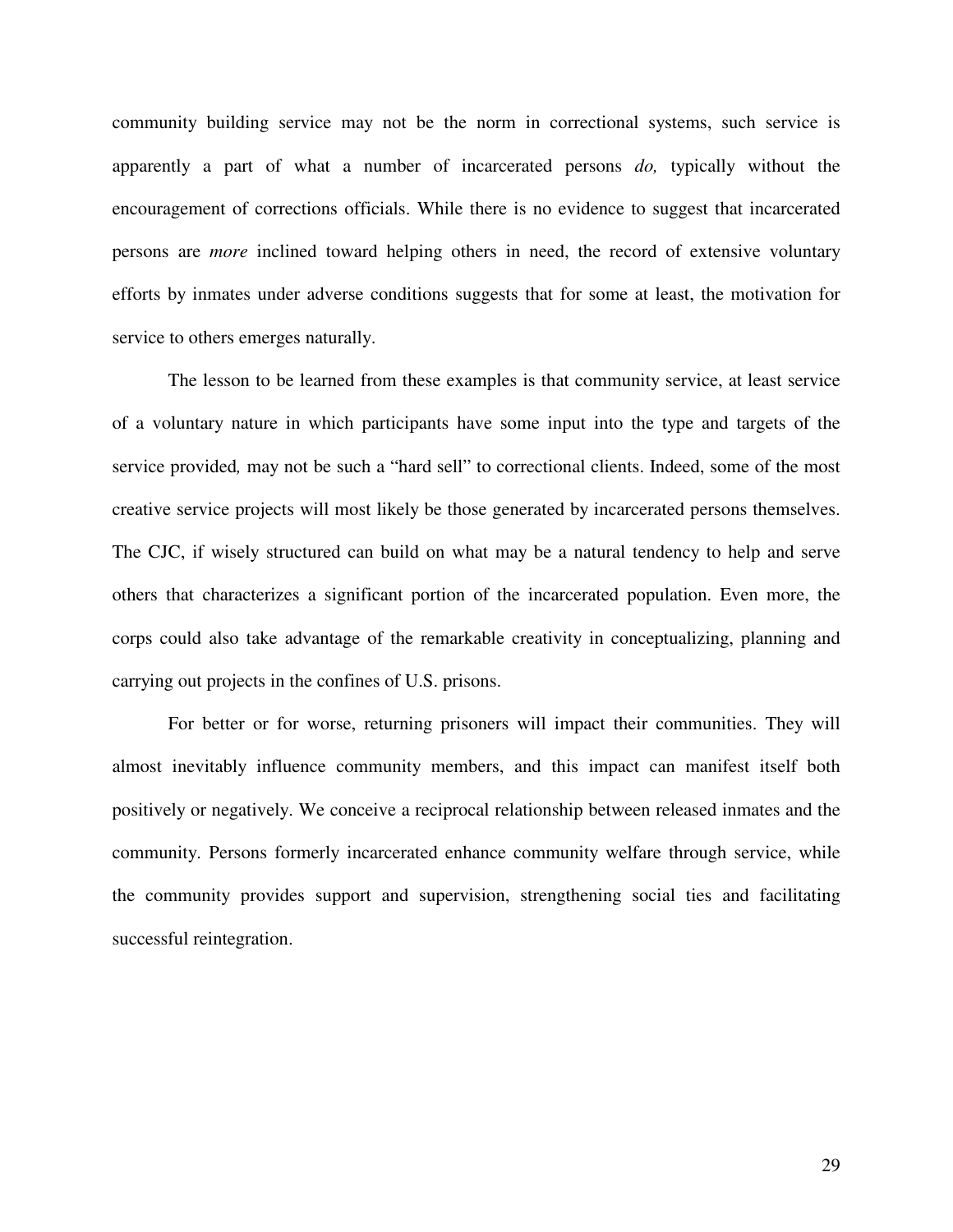#### **References**

- Amnesty International (1996). "Florida Reintroduces Chain Gangs." http://library.amnesty.it/isdocs/aidoc\_everything.nsf/print/AMR510021996?Open Document
- Anderson, J. F., Dyson, L., and Brooks, W. (2000). " Alabama Prison Chain Gangs: Reverting to Archaic Punishment to Reduce Crime and Discipline Offenders." The Western Journal of Black Studies, 24(2):9-15.
- Baston, D. C. (1994). "Why Act for the Public Good? Four Answers." Personality and Social Psychology Bulletin, 20:603-610.
- Bazemore, G. (1998). "Restorative Justice and Earned Redemption: Communities, Victims and Offender Reintegration." American Behavioral Scientist, 41(6): 768-813.
- Bazemore, G. and Erbe, C. (2003). "Operationalizing the Community Variable in Offender Reintegration: Theory and Practice for Developing Intervention Social Capital." Youth Violence and Juvenile Justice, 1(3), May.
- Bazemore, G. and Maloney, D. (1994). "Rehabilitating community service: Toward restorative service in a lanced justice system." Federal Probation, 58:24-35.
- Bazemore, G. and Walgrave, L. (1999). "Restorative Juvenile Justice: In Search of Fundamentals and an Outline for Systemic Reform." In G. Bazemore and L. Walgrave (Eds.), Restorative Juvenile Justice: Repairing the Harm of Youth Crime. Monsey, NY: Criminal Justice Press.
- Blagg, H. and Smith, D. (1989). Crime, Penal Policy and Social Work. Harlow: Longman.
- Brownstein, H. H., Jacobs, S. F., and Manti, V. (1984). An Evaluation of the Suffolk County Community Service Program: An Alternative to Jail. Albany, NY: Division of Criminal Justice Services.
- Caputo, G. A. (1999). "Why not community service?" Criminal Justice Policy Review, 10(4):503-519.
- Clark, D. E. (1976). "Community Service: A Realistic Alternative for Sentencing." FBI Law Enforcement Bulletin, 45(3):3-7.
- Dickey, W. J. and Smith, M. E. (1998). Dangerous opportunity: Five futures for community corrections: The report from the focus group. Washington, D.C.: U.S. Department of Justice, Office of Justice Programs.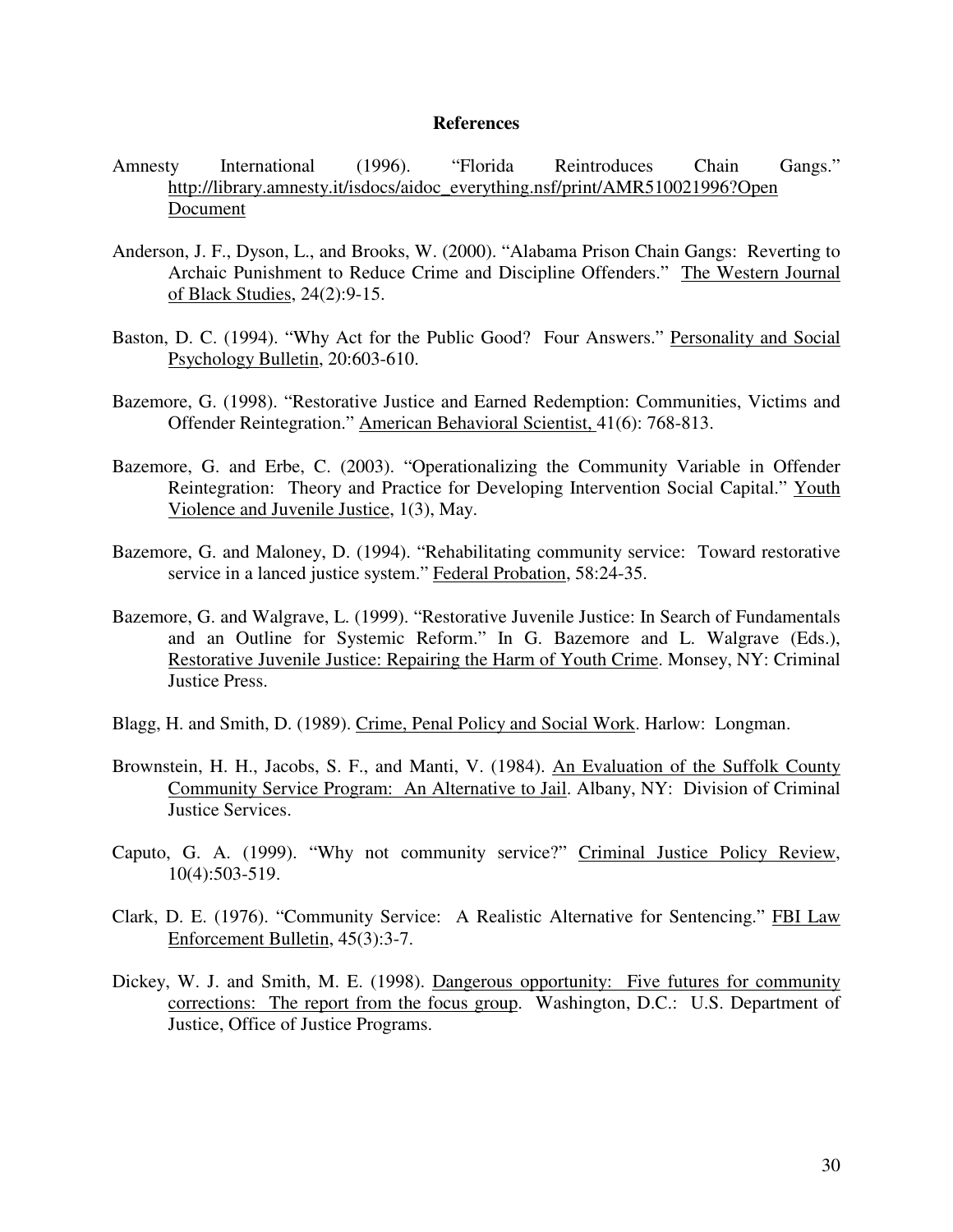- Doble, J. (2002). " Attitudes to Punishment in the US Punitive and Liberal Options." In J. V. Roberts and M. Hough (Eds.), Changing Attitudes to Punishment: Public Opinion, Crime and Justice. Cullompton, Great Britain: Willan Publishing.
- Doob, A. N. and MacFarlane, D. P. (1984). " The Community Service Order for Youthful Offenders: Perceptions and Effects. Toronto: Centre for Criminology, University of Toronto.
- Elliott, D. (1994). " Serious Violent Offenders: Onset, Developmental Course, and Termination." Criminology, 31(1).
- Ellis, E. (2003). Personal Communication.
- Erikson, E. (1964). "Notes on the sociology of deviance." In H. S. Becker (Ed.), The Other Side. New York: The Free Press.
- Fogel, D., Galaway, B., and Hudson, J. (1972). "Restitution in Criminal Justice: A Minnesota Experiment." Criminal Law Bulletin, (October), 8(8):681-691.
- Garfinkel, H. (1956). "Conditions of successful status degradation ceremonies." American Journal of Sociology, 61:420-424.
- Gouldner, A. (1960). "The Norm of Reciprocity: A Preliminary Statement." American Sociological Review, 25:161-178.
- Harrison, P. M. and A. Beck. (2003). " Prisoners in 2002." Washington, DC: Bureau of Justice Statistics, July.
- Hudson, J. and Galaway, B. (1977). "A Review of the Restitution and Community Service Sanctioning Research." In J. Hudson and B. Galaway (Eds.), Victims, Offenders and Alternative Sanctions. Lexington, MA: Heath.
- Hughes, T. A., Wilson, D. J., and Beck, A. J. (2001). Trends in State Parole, 1990-2000. Washington, DC: Bureau of Justice Statistics.
- Jengeleski, J. L. and Richwine, D. J. (1987). Community Service Centers in Pennsylvania: An Assessment of Post Release Outcomes. Shippensburg, PA: Shippensburg University.
- Kahan, D. M. (1999). "Punishment Incommensurability." Buffalo Criminal Law Review, 1:691-708.
- Karp, D. (2002). "The Offender/Community Encounter: Stakeholder Involvement in the Vermont Reparative Boards." In D. R. Karp and T. R. Clear (Eds.), What is Community Justice? Case Studies of Restorative Justice and Community Supervision. Thousand Oaks, CA: Sage.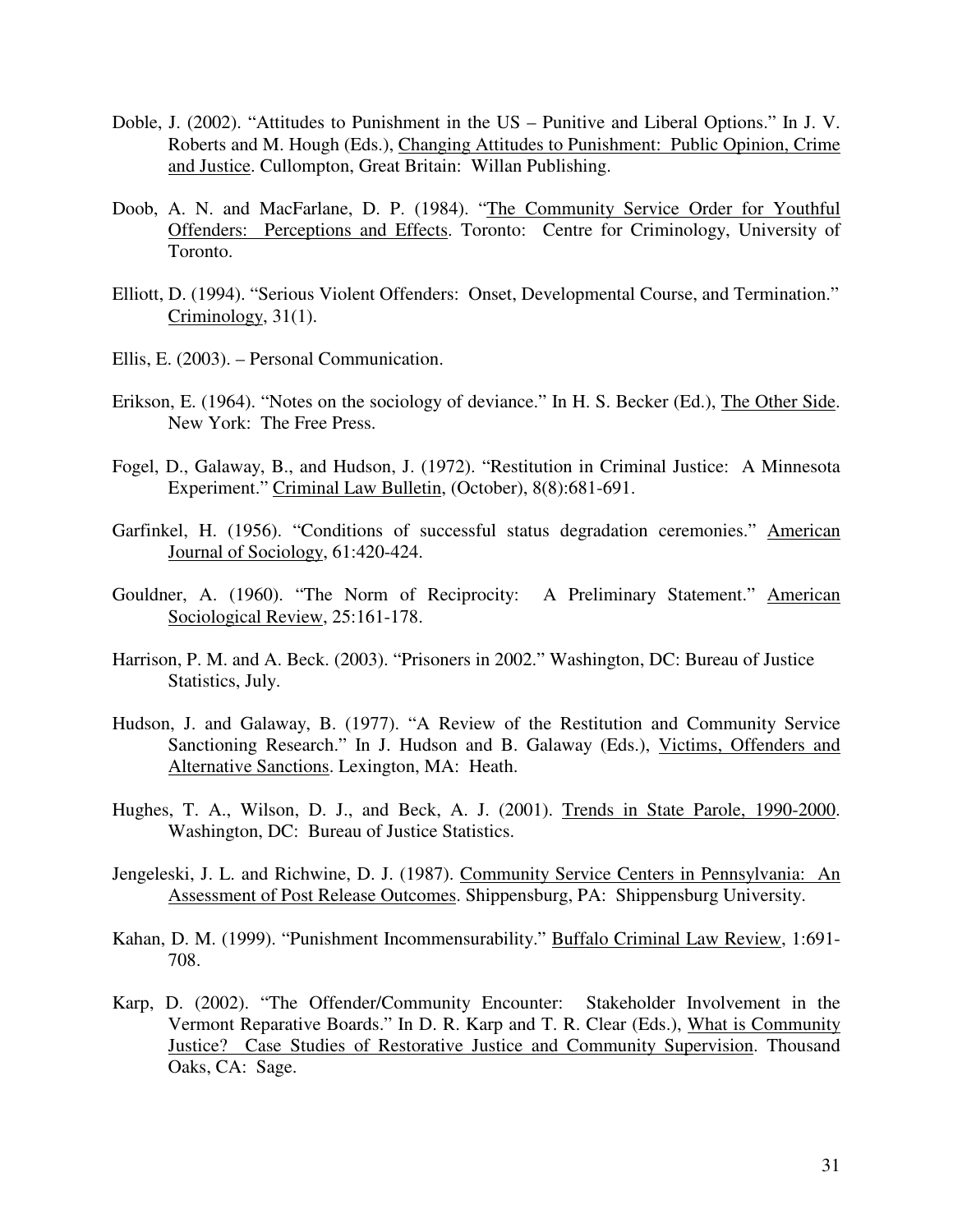- Karp, D. R., Bazemore, G., and Chesire. (2003). " The Role and Attitudes of Restorative Board Members: A Case Study of Volunteers in Criminal Justice." Unpublished Manuscript.
- Karp, D. R., Sprayregen, M., Drakulich, K. (2002). Vermont Reparative Probation Year 2000 Outcome Evaluation Final Report. Waterbury, VT: Vermont Department of Corrections.
- Karp, D. R. and Clear, T. R. (2000). "Community Justice: A Conceptual Framework." In C. M. Friel (Ed.), Boundary Changes in Criminal Justice Organizations (Volume 2), Criminal Justice 2000. Washington, DC: National Institute of Justice.
- Killias, M. and Aebi, M. (2000). "Does community service rehabilitate better than short-term imprisonment?: Results of a controlled experiment." Howard Journal of Criminal Justice, 39(1):40-57.
- Leibrich, J., Galaway, B., and Underhill, Y. (1986). "Community Service Sentencing in New Zealand: A Survey of Users." Federal Probation, 50(1):55-64.
- Lofland, J. (1969). Deviance and Identity. Englewood Cliffs, NJ: Prentice-Hall.
- Maloney, D. (1998). "The Challenge of Restorative Community Justice." Address at the Annual Meeting of the Juvenile Justice Coalition, Washington DC, February.
- Maloney, D., Bazemore G., and Bell, D. (2002). " Doing Good: A Working Paper on Service and the Transformation of Criminal Justice Intervention." Monograph. Community Justice Institute, Florida Atlantic University. Partnership with the National Trust for the Development of African American Men.
- Maloney, D. and Holcomb, D. (2001). "In Pursuit of Community Justice." Youth and Society, December 2001), 33(2):296-313.
- Maruna, S. (2001). Making Good: How Ex-Convicts Reform and Rebuild Their Lives. Washington, DC: American Psychological Association.
- Maruna, S. and LeBel, T. P. (2003). " Welcome Home? Examining the "Reentry Court" Concept from a Strengths-Based Perspective." Western Criminology Review, 4(2):91-107.
- McAdams, D. P. and de St. Aubin, E. (1998). "Introduction." In D. P. McAdams and E. de St. Aubin (Eds.), Generativity and adult development: How and why we care for the next generation. Washington, DC: American Psychological Association.
- McDonald, D. C. (1986). " Punishment Without Walls: Community Service Sentences in New York City. New Brunswick, NJ: Rutgers University Press.
- McIvor, G. (1992). Sentenced to Serve: The Operation and Impact of Community Service by Offenders. Brookfield, VT: Ashgate Publishing Company.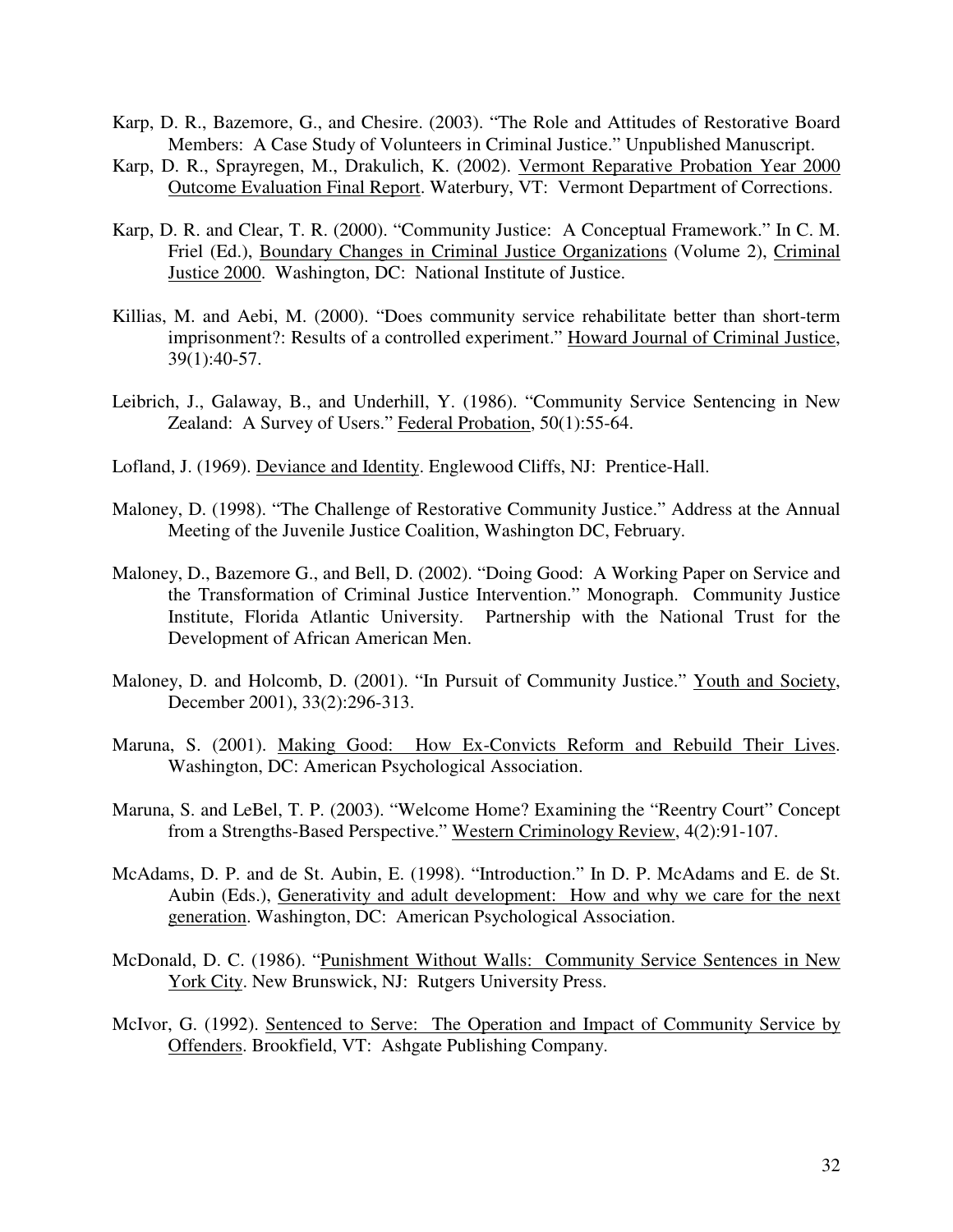- Melichor, A. (1997). National Evaluation of Learn and Serve America School and Community-Based Programs. Interim Report, April.
- Molm, L. and Cook, K. (1995). " Social Exchange and Exchange Networks." In K. Cook, J. Fine, and J. House (Eds.), Sociological Perspectives on Social Psychology. Boston: Allyn and Bacon.
- Moon, M., Sundt, J., Cullen, F., and Wright, J. (2000). "Is Child Saving Dead? Public Support for Rehabilitation." Crime and Delinquency, 46:38-60.
- New York State Department of Correctional Services (2001). " Facilities building on 2000 to make a difference in 2001". DOCS Today, September, 10(9).
- Nirel, R., Landau, S. F., Sebba, L. and Sagiv, B. (1997). " The effectiveness of service work: An analysis of recidivism." Journal of Quantitative Criminology, 13:73-??
- Pease, K. (1985). "Community Service Orders." In M. Tonry and N. Morris (Eds.), Crime and Justice: An Annual Review of Research. Chicago: The University of Chicago Press.
- Pease, K. (1982). "Community Service." Justice of the Peace, (November) 27:740.
- Pennsylvania Juvenile Court Judges Commission (1997). Balanced and Restorative Justice In Pennsylvania: A New Mission and Changing Roles within the Juvenile Justice System. March.
- Piquero, A., Brame, R., Mazerolle, P., and Haapanen, R. (2002). "Crime in Emerging Adulthood." Criminology, 40(1):137-169.
- Pranis, K. (2003). Public Opinion Research Challenges Perception of Wide Spread Public Demand for Harsher Punishment. (Second Edition). Minneapolis MN: Minnesota Citizens Council on Crime and Justice.
- Pranis, K. and Umbreit, M. (1992). Public Opinion Research Challenges Perception of Wide Spread Public Demand for Harsher Punishment. Minneapolis MN: Minnesota Citizens Council on Crime and Justice.
- Sampson, R. and Laub, J. (1993). Crime in the Making: Pathways and Turning Points Through Life. Cambridge, MA: Harvard University Press.
- Sampson, R. J. and Laub, J. (1992). "Crime and deviance in the life course." Annual Review of Sociology, 18:63-84.
- Sampson, R., Raudenbush, S., and Earls, F. (1997). " Neighborhoods and Violent Crime: A Multi-level Study of Collective Efficacy." Science Magazine, (August) 277(4):918-924.
- Schneider, A. (1990). Deterrence and Juvenile Crime: Results from a National Policy Experiment. New York, NY: Springer-Verlag.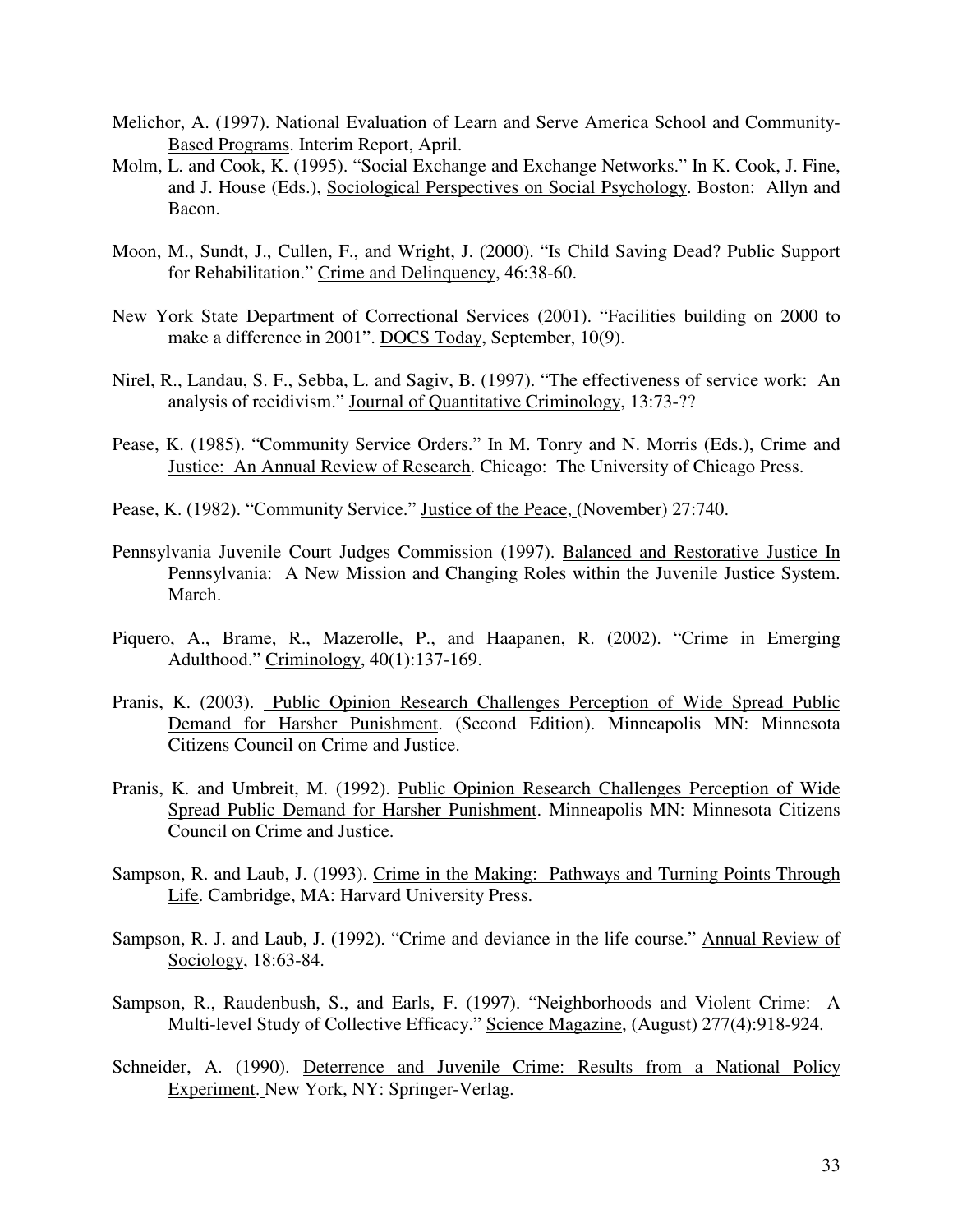- Schneider, A. (1986). "Restitution and recidivism rates of juvenile offenders: Results from four experimental studies." Criminology, 24:533-552.
- Schneider, A. and Schneider, P. (1984). The Effectiveness of Restitution as a Sole Sanction and As a Condition of Probation: Results from an Experiment in Oklahoma County. Eugene, OR: Institute for Policy Analysis.
- Schwartz, I. (1992). "Public Attitudes Toward Juvenile Crime and Juvenile Justice: Implications for Public Policy." In I. Schwartz (Ed.), Juvenile Justice Policy. Lexington, MA: Lexington Books.
- Ta, C. (2000). "Prison partnership: It's about people." Corrections Today, 62(6):114-123.
- Thorvaldson, S. A. (1978). " The effects of community service on the attitudes of offenders." Unpublished doctoral thesis, University of Cambridge, United Kingdom.
- Toews-Shenk, B. and Zehr, H. (2001). "Restorative Justice and Substance Abuse: The Path Ahead." Youth and Society, (December 2001) 33(2):314-328.
- Tonry, M. (1996). Sentencing Matters. New York: Oxford University Press.
- Tonry, M. (1994). "Proportionality, Parsimony, and Interchangeability of Punishment." In R. A. Duff, S. Marshall, R. Dobash, and R. Dobash (Eds.), Penal Theory and Penal Practice. Manchester, England: Manchester University Press.
- Trice, H. M. and Roman, P. M. (1970). ""Delabeling, relabeling, and Alcoholics Anonymous." Social Problems, 17:538-546.
- Uggen, C., Manza, J. and Behrens, A. (2002). " Less then the Average Citizen": Stigma, Role Transition, and the Civic Reintegration of Convicted Felons." Unpublished paper.
- Uggen, C. and Janikula, J. (1999). "Volunteerism and arrest in the transition to adulthood." Social Forces, 78:331-362.
- Van Ness, D. and Strong, K.H. (1997). Restoring Justice. Cincinnati OH: Anderson.
- Weiss, C. (1997). "How Can Theory-Based Evaluation Make Greater Headway?" Evaluation Review, 21(4):501-524.
- Werner, E. E. and Smith, R. S. (1992). Overcoming the Odds. Ithaca, NY: Cornell University Press.
- Wilkinson, R. (1998). The impact of community service work on adult state prisoners using a restorative justice framework. Dissertation. University of Cincinnati.